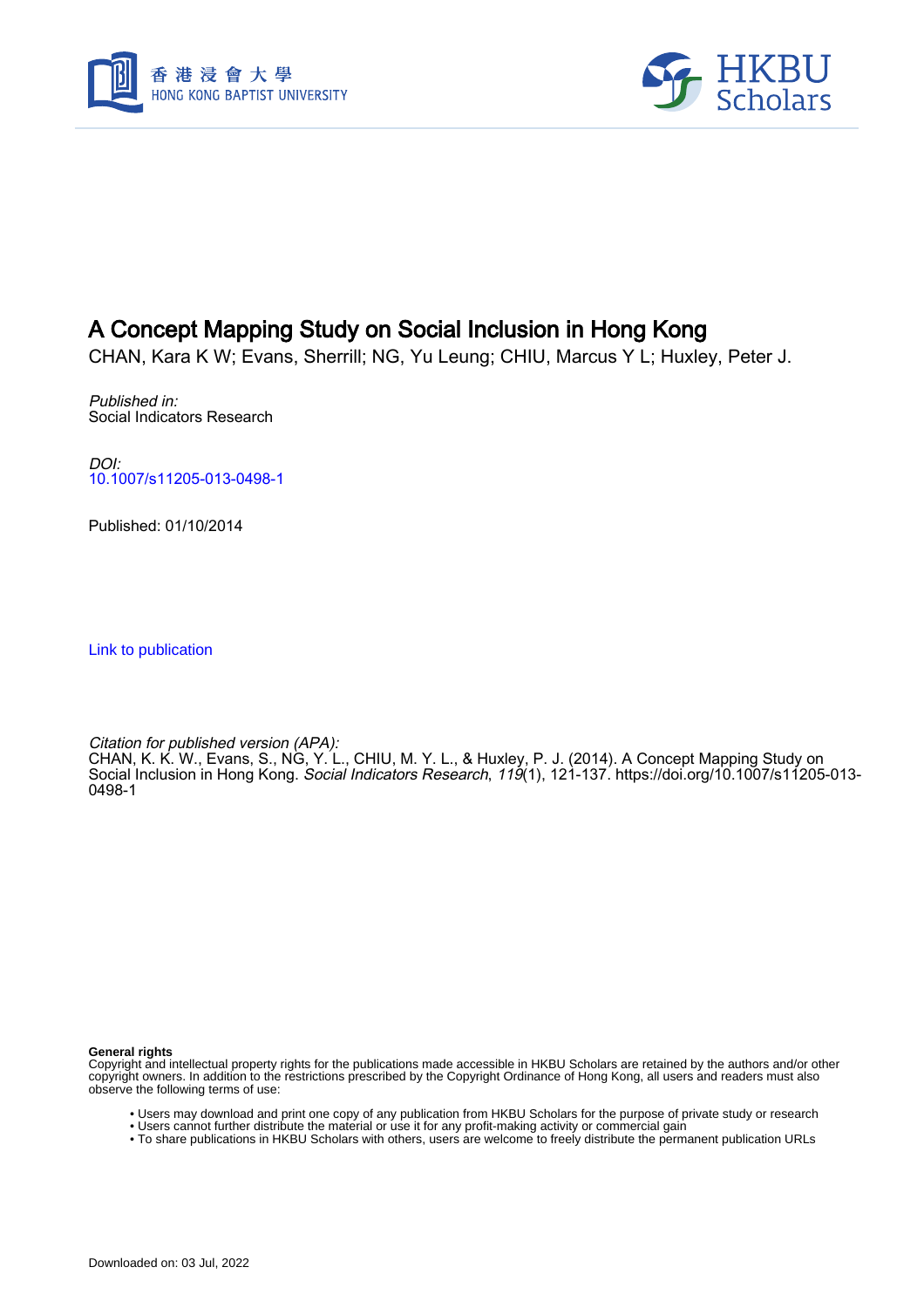# **A CONCEPT MAPPING STUDY ON SOCIAL INCLUSION IN HONG KONG**

Kara Chan\* Professor Department of Communication Studies Hong Kong Baptist University Tel: (852) 3411 7836 Fax: (852) 3411 7890 Email: karachan@hkbu.edu.hk

Sherrill Evans Associate Professor College of Human and Health Sciences Swansea University Email: S.Evans@swansea.ac.uk

Yu-Leung Ng Research Assistant Department of Communication Studies Hong Kong Baptist University Email: ny1724@hkbu.edu.hk

Marcus Yu-Lung Chiu Associate Professor Department of Social Work National University of Singapore Email: mchiu@nus.edu.sg

Peter J. Huxley Professor College of Health and Human Sciences Swansea University Email: P.J.Huxley@swansea.ac.uk

Revised manuscript published in *Social Indicators Research*  Vol 119 No. 1, 121-137

Acknowledgement: This project was funded by Economic & Social Research Council (Grant reference: ES/K005227/1)

\*Corresponding author SIR inclusion R with cover.doc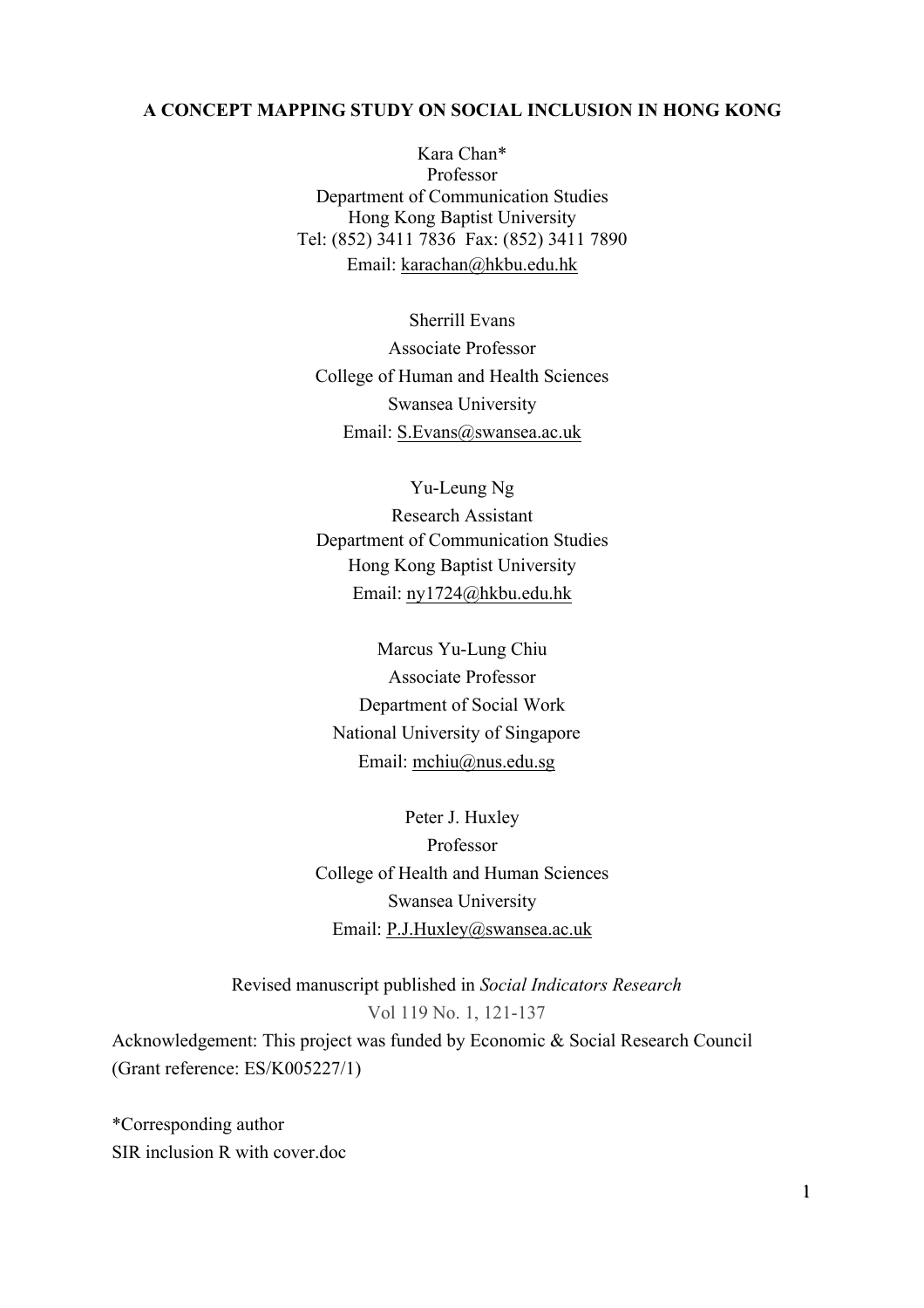#### **A CONCEPT MAPPING STUDY ON SOCIAL INCLUSION IN HONG KONG**

#### **Abstract**

A focus group study involving concept mapping was conducted in September 2012 to investigate how the concept of social inclusion was understood by Hong Kong residents. It was a replication of an earlier UK study. Seven groups involving 61 participants (38 females; 23 males) were interviewed, including non-professional workers at a Nongovernment Organisation service, senior centre users, a mixed group of community residents, people with severe mental illness, professional social service providers, communication studies students, and social work students. Data analysis using Nvivo 10 and systematic thematic analysis identified six major themes including: (1) material resources and wealth, (2) work, (3) social (dis)harmony and diversity, (4) discrimination, (5) communication, and (6) participation in activities. An overall final model of Social Inclusion for Hong Kong based on concept maps for all seven groups is presented. The results will inform the conceptualisation and development of a Chinese-language measure of social inclusion (SCOPE-C) based on translation and cultural adaption of the Social and Community Opportunities Profile (SCOPE) developed in UK.

Keywords: social inclusion; social harmony; concept mapping; inclusive practices; qualitative methods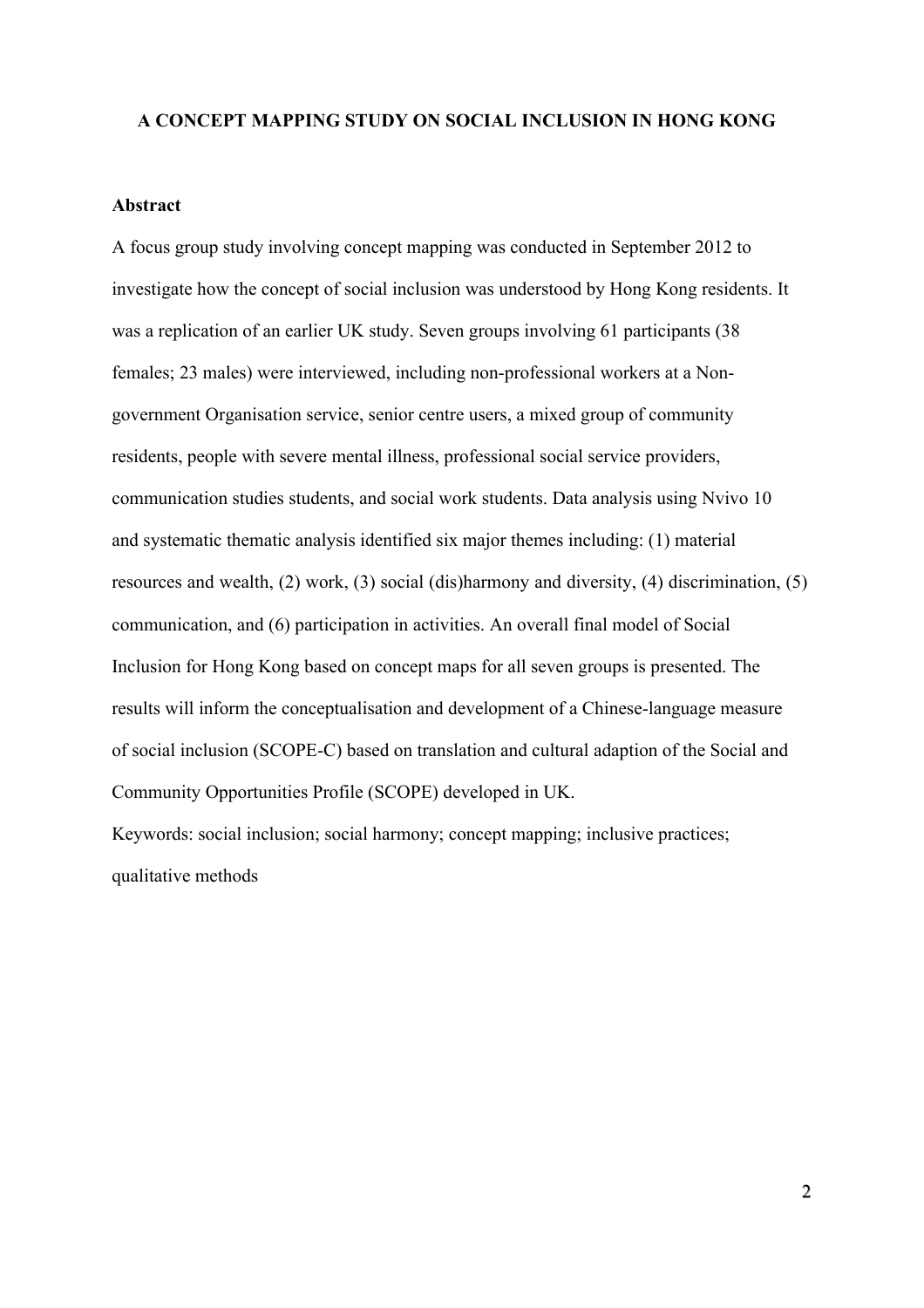# **A CONCEPT MAPPING STUDY ON SOCIAL INCLUSION IN HONG KONG.**

# **Background**

The concepts of social exclusion / inclusion emerged in the 1970s and 1980s from Europe, where social exclusion figured prominently in policy discourse, developing on from the concept of poverty. Social inclusion was popularised in 1997 by the UK Labour Government of the day, which established a coordinating policy body called the Social Exclusion Unit (SEU 1998). In recent years social inclusion has gained considerable currency internationally: being a focus of social policy in diverse countries such as Australia, Brazil, Canada, Indonesia, Macedonia and Nepal. The concept relates to all societal groups including children, ethnic minorities and migrants, older people, people with mental health problems or physical disability, and unemployed people. It also encompasses diverse societal systems such as public health, social care, education and criminal justice.

Social inclusion has also been 'the guiding spirit' or a stated objective of Hong Kong Government policies, including: White Papers on Social Welfare (Hong Kong Government 1973, 1975, 1991) and Rehabilitation (Hong Kong Government 1977, 1995); subsequent strategy documents on education, employment, and other supports or services for people with disabilities, ethnic minorities, new arrivals from the Mainland China and the underprivileged (Hong Kong Government 2012); and most recently policy addresses on housing, the caring society, education, sports development and the constitution, which value diversity, promote opportunities for population sub-groups and as such aim to foster social integration (Hong Kong Government 2013). A range of policy initiatives to support vulnerable groups through education, employment and other schemes have also developed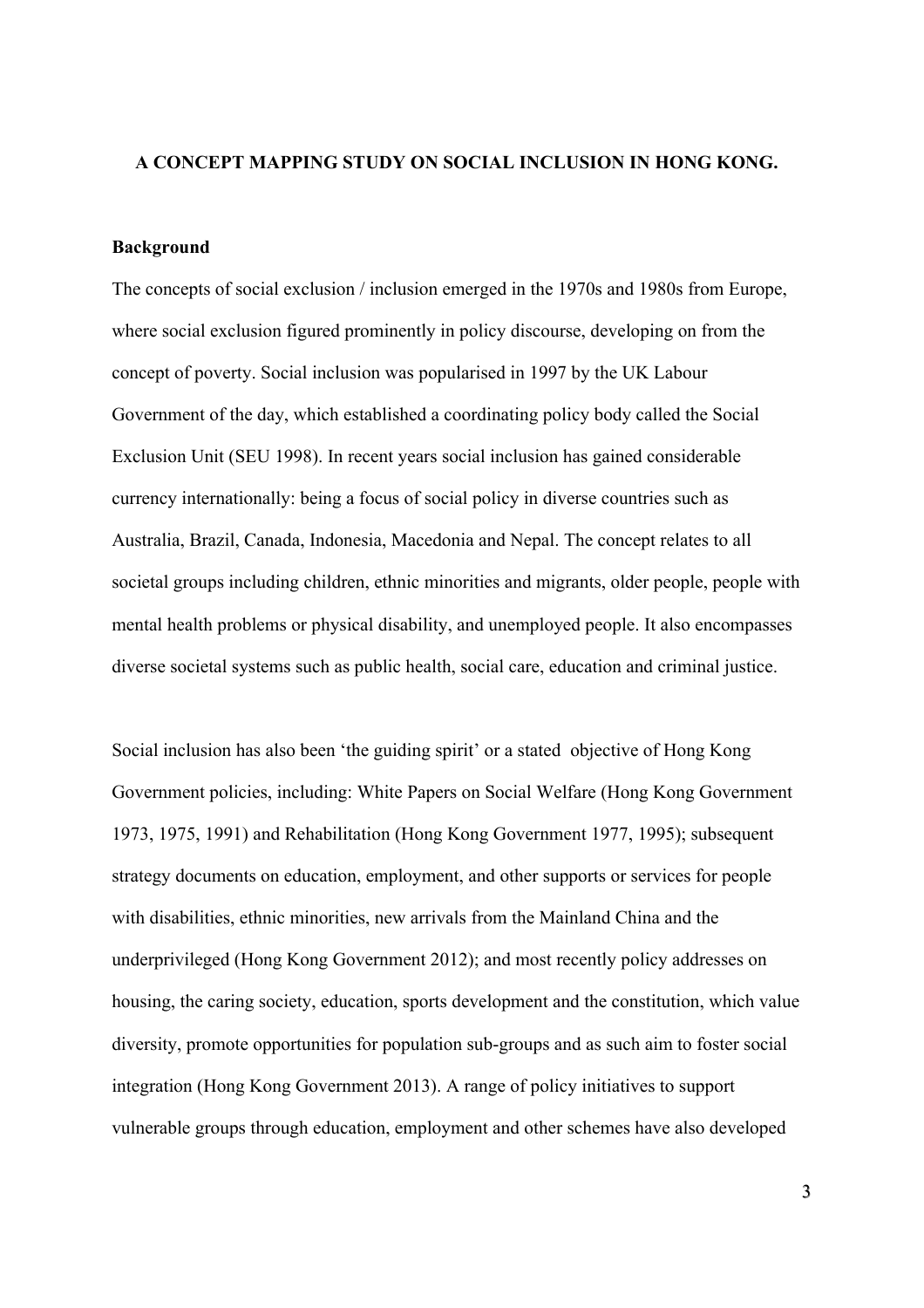(Hong Kong Government 2012). Social Harmony has been an important goal of the Special Administrative Region (SAR) of Hong Kong since its reintegration with China in 1997 (Tung 1997) and a campaign for Social Quality and Social Harmony has garnered support (Tung 2000). More recently, in 2012-2013, a public awareness campaign aimed at promoting mutual respect was launched by the government's Committee on Promotion of Civic Education (established in 2003 to promote civic and national education among its people). Three public service advertisements (entitled 'mutual respect', 'voices' and 'views') were broadcast online and on free-to-air television (Information Services Department 2013a). The campaign advocates appreciating different values and embracing different voices. A Community Investment and Inclusion Fund (CIIF) was established in 2002 to support collaborative projects that promote community participation and social inclusion. As a result, an array of new services have developed including those for people with mental health problems, which aim "to help them stay in the community where they are familiar and develop their potential to the full" (Social Welfare Department 2012, p. 43).

Nevertheless, none of these policy initiatives or service developments have been evaluated properly, so their impact is unknown. Data suggest that viewings of the recent public awareness campaign on 'YouTube' are low in number - fewer than 1000 views as of May 2013 (Information Services Department 2013b).

Inadequate evaluation of social policy based interventions is not uncommon, and not unique to Hong Kong. Through its Management of Social Transformations Programme (MOST), UNESCO has recently highlighted concerns about the evaluation of social inclusion policies and initiatives, and the interest in and importance of assessing inclusion robustly, over time. A recently convened meeting aimed at strengthening policy evaluations on social inclusion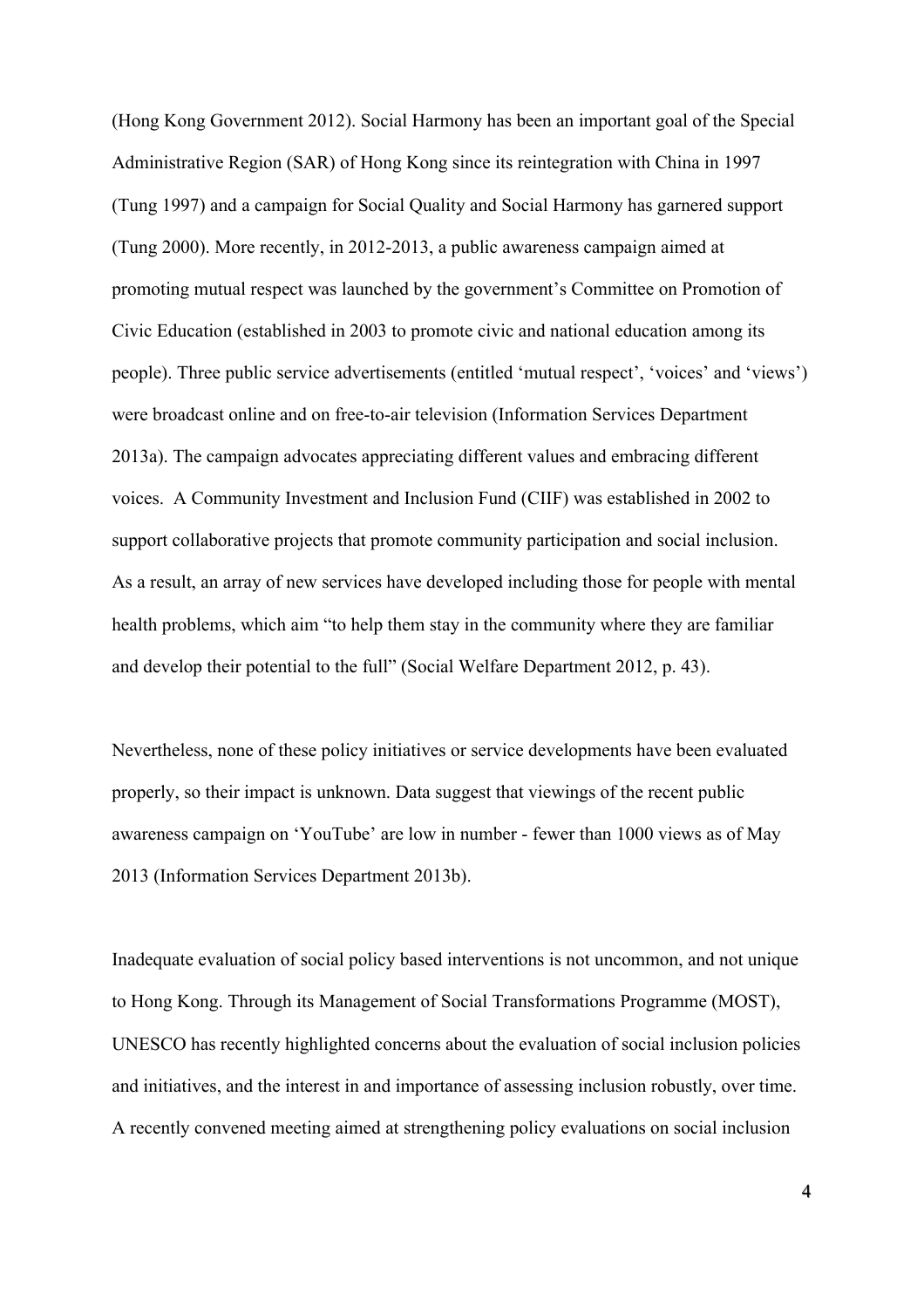through measurement and research / policy linkage, noted the complexity of measuring the concept due to its diverse, multi-dimensional definitions and operationalisation (UNESCO 2013).

#### Definition of Social Inclusion

There is no consensus definition of social exclusion or social inclusion, nor is there agreement as to whether one is the inverse of the other. Two broad schools of thought emerge from reviews of the literature: the first might be called a rights-based approach, in which social exclusion reflects the deprivation of rights as a member or a citizen of a particular group, community, society, or country; the second considers social inclusion in terms of opportunities to participate in key functions or activities of society (Huxley et al. 2006). The rights-based approach is strongly associated with the international literature on social inclusion (for example, Rodgers, Gore and Figueiredo 1995), while the participation model develops the traditional concerns of social science and social policy particularly, in measuring poverty and multiple deprivation (Townsend 1979; Gordon et al. 2000).

Despite these divergent theoretical approaches, there is considerable overlap in the definitions of inclusion that have emerged more recently (Burchardt, Le Grand and Piachaud 2002a; 2002b). Social inclusion is widely agreed to be:

- relative to a given society (place and time);
- multi-dimensional (whether in terms of rights or key activities);
- dynamic (because inclusion is a process rather than a state); and
- multi-layered (in that its causes operate at individual, familial, communal, societal and even global levels).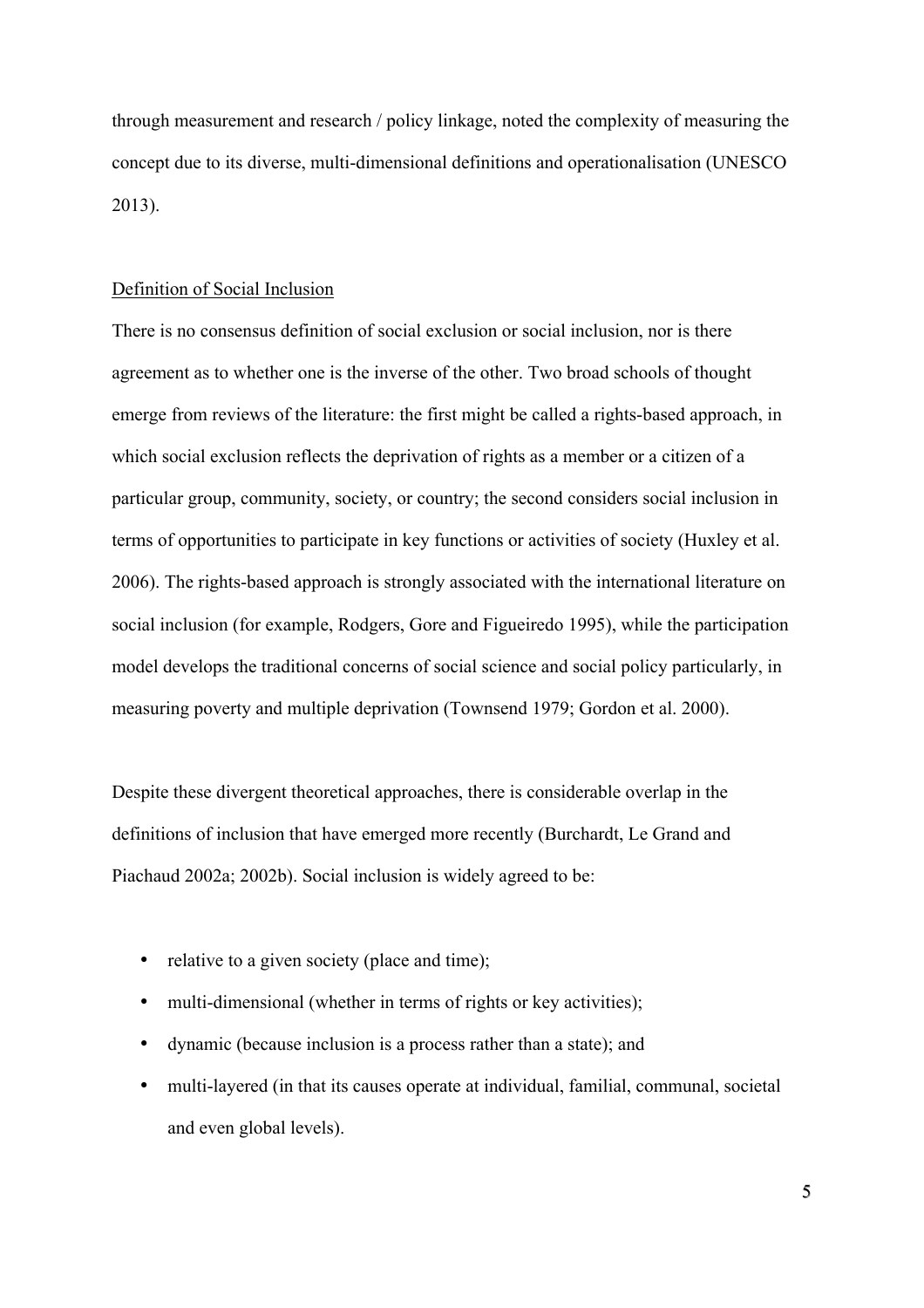Four aspects of social exclusion have been identified (Burchadt et al. 2002a; 2002b): consumption - where individuals lack the capacity to purchase goods and services; production - where individuals are unable to find employment; involvement - in local and national politics and organizations; and finally - social interaction and family support.

This relative homogeneity tends to be reflected in policy. For example, the European Commission (2004) adopts a hybrid definition, but emphasises the participatory model, referring to: 'a process, which ensures those at risk of poverty and social exclusion gain the opportunities and resources necessary to participate fully in economic, social and cultural life, and enjoy a standard of living and wellbeing that is considered normal in the society in which they live. It ensures that they have greater participation in decision-making, which affects their lives and access to their fundamental human rights, as defined in the Charter of Fundamental Rights of the European Union' (European Commission 2004, p. 1).

UK policy also encapsulates both approaches viewing social inclusion broadly in terms of material and other opportunities for participation (Brennan et al. 1999), lack of participation, integration and power (Room 1997), and its manifestation at national and community level (Berman and Phillips 2000); inclusion in society is defined normatively as citizenship, having a job, home or financial security according to the norms of society, and being part of, and identifying with, a community (Social Exclusion Unit 1998).

Similarly, the Hong Kong Government adopts a mixed approach that recognises individuals' rights in terms of "enhancing an inclusive society, so that all individuals can enjoy equality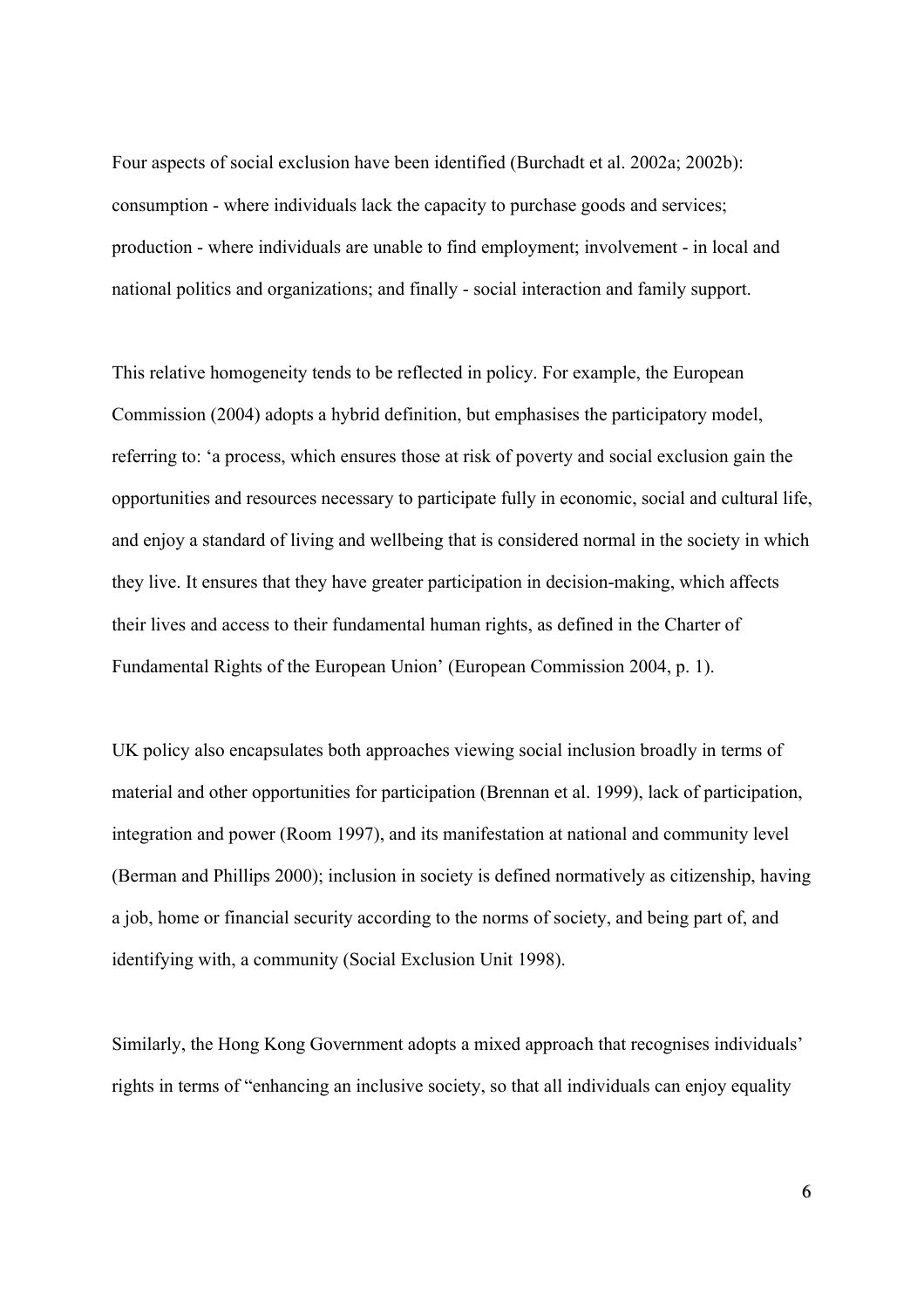and respect in different areas of life", to be achieved through participation in education, training, employment and other means (Hong Kong Government 2012).

#### Research Evidence

The emerging literature on social inclusion takes little heed of concerns articulated through UNESCO (2013) about current capacity to evaluate social inclusion policy and initiatives rigorously and appropriately. Recent studies, including surveys undertaken in Hong Kong (Cheung 2013) often seek to examine social inclusion or evaluate social inclusion policies without sufficient understanding of how the concept is understood, and which indicators tap into the construct. Few studies have focused on the conceptualisation of social inclusion at the individual rather than societal level, making the construct validity and face validity with those for whom a more inclusive society is sought, highly questionable. While measures such as the Social Inclusion Questionnaire User Experience (Mezey et al. 2012) have reported reasonable psychometric properties for some aspects of reliability and validity, as far as we are aware only the Social and Community Opportunities Profile (Huxley et al. 2012) involved mapping the concept of social inclusion as part of the instrument development and validation process.

This paper builds upon that work undertaken in the UK by two of the present authors, in which nine groups representative of the UK population participated in concept mapping exercises to provide a clearer understanding of how the term is perceived, which domains are relevant and, which indicators need to be included in measures of social inclusion (Huxley et al. 2006; Huxley et al. 2008). This paper reports the first phase of an ESRC funded replication study to develop a Chinese language measure of social inclusion (SCOPE-C) based on translation and cultural adaptation of the UK Social and Community Opportunities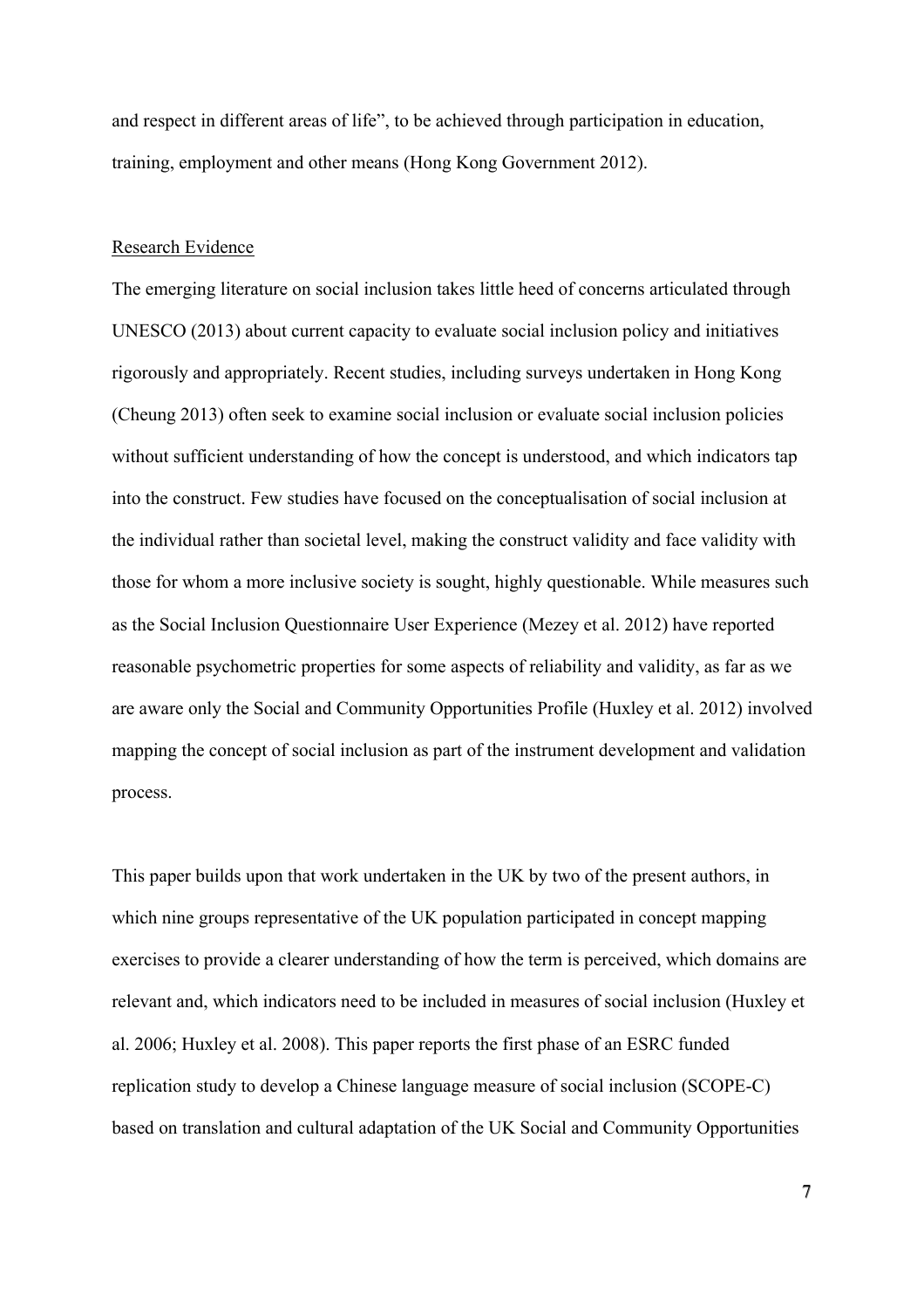Profile (SCOPE). Using the same methodology as the UK study, this paper explores the relevance of social inclusion in the Hong Kong culture, and examines how the concept is understood by Hong Kong residents.

# Aims and objectives

The main aim of this paper is to determine whether the SCOPE measure of social inclusion can be culturally adapted for application in the Hong Kong context.

The underlying objectives are to:

- describe how is the concept of social inclusion is understood by Hong Kong residents
- determine whether the concept is relevant in Hong Kong society
- explore similarities and differences in understanding between Hong Kong and the UK
- identify common and divergent domains for the SCOPE-C measure.

The research team made no prior assumptions about how social inclusion is constructed among Hong Kong participants, but recognise that some commonality with the UK understanding is needed, for cultural comparisons using the SCOPE to be valid.

# **Method**

The concept mapping phase of this study will inform the content of a conceptual model of social inclusion for Hong Kong, and the cultural adaptation of the Social and Community Opportunities Profile (SCOPE-C) measure that we plan to develop.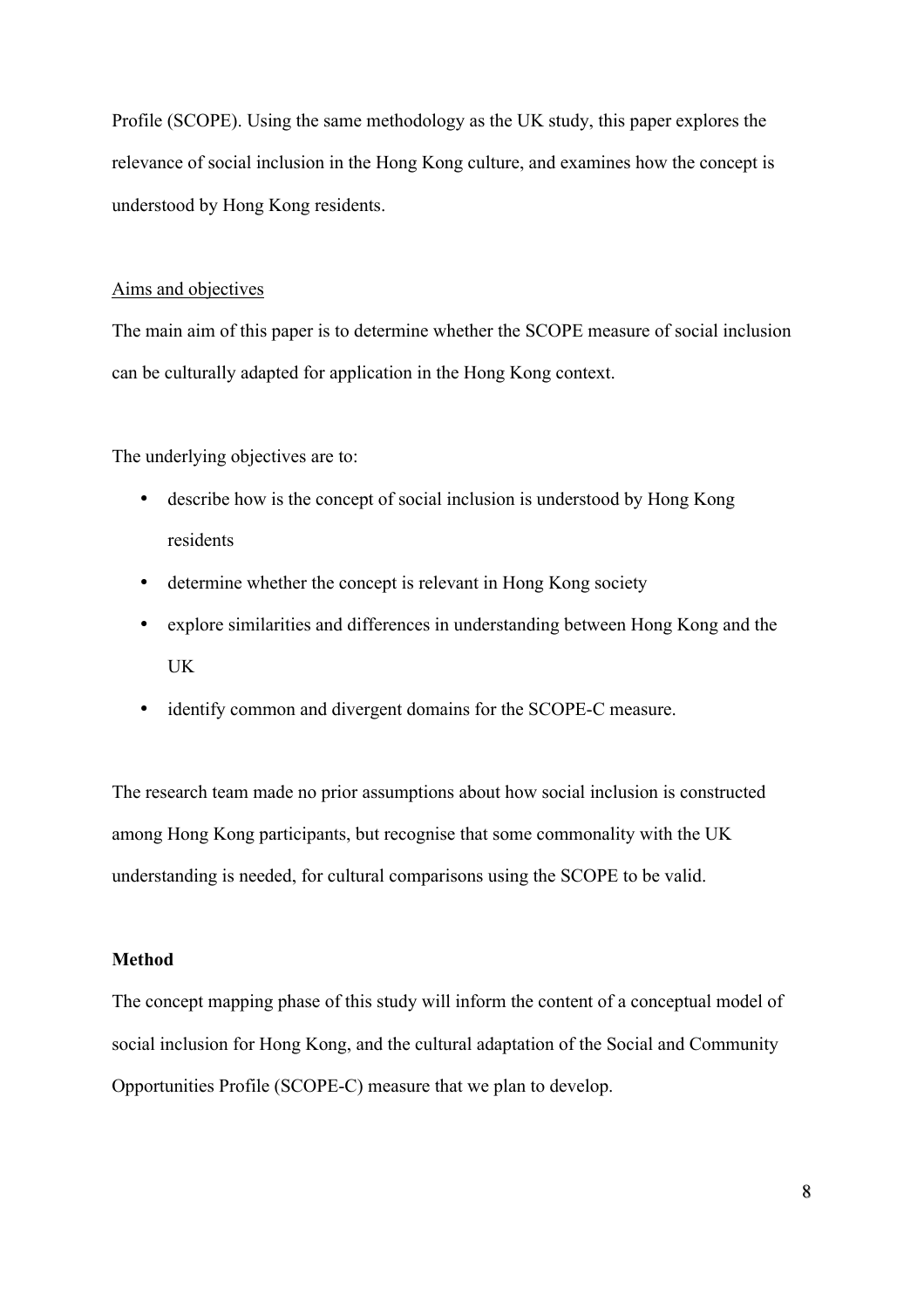# Concept Mapping

Concept maps are graphical tools for organizing and representing knowledge, which can be used for measurement development, as in this case with the creation of a social inclusion index (Trochim 1985; Trochim 1989a; 1989b; 1989c).

It involves six processes:

- Preparation identifying and obtaining a sample, recruiting participants and determining a focus
- Generating statements
- Structuring statements
- Representation of statements
- Interpretation of maps
- Utilisation of the concept maps

A flow chart indicating the process of data collection and data analysis is shown in Figure 1. The following sections describe the details.

[Insert Figure 1 about here]

# *Participants*

Participants were recruited through a mental health association, an elderly centre, a rehabilitation services centre, and personal networks. Seven focus groups were conducted to represent a wide range of demographic characteristics. The composition of the focus groups is summarized in Table 1. The focus groups involved two groups of social service providers including clinical psychologists, social workers, and non-professional workers of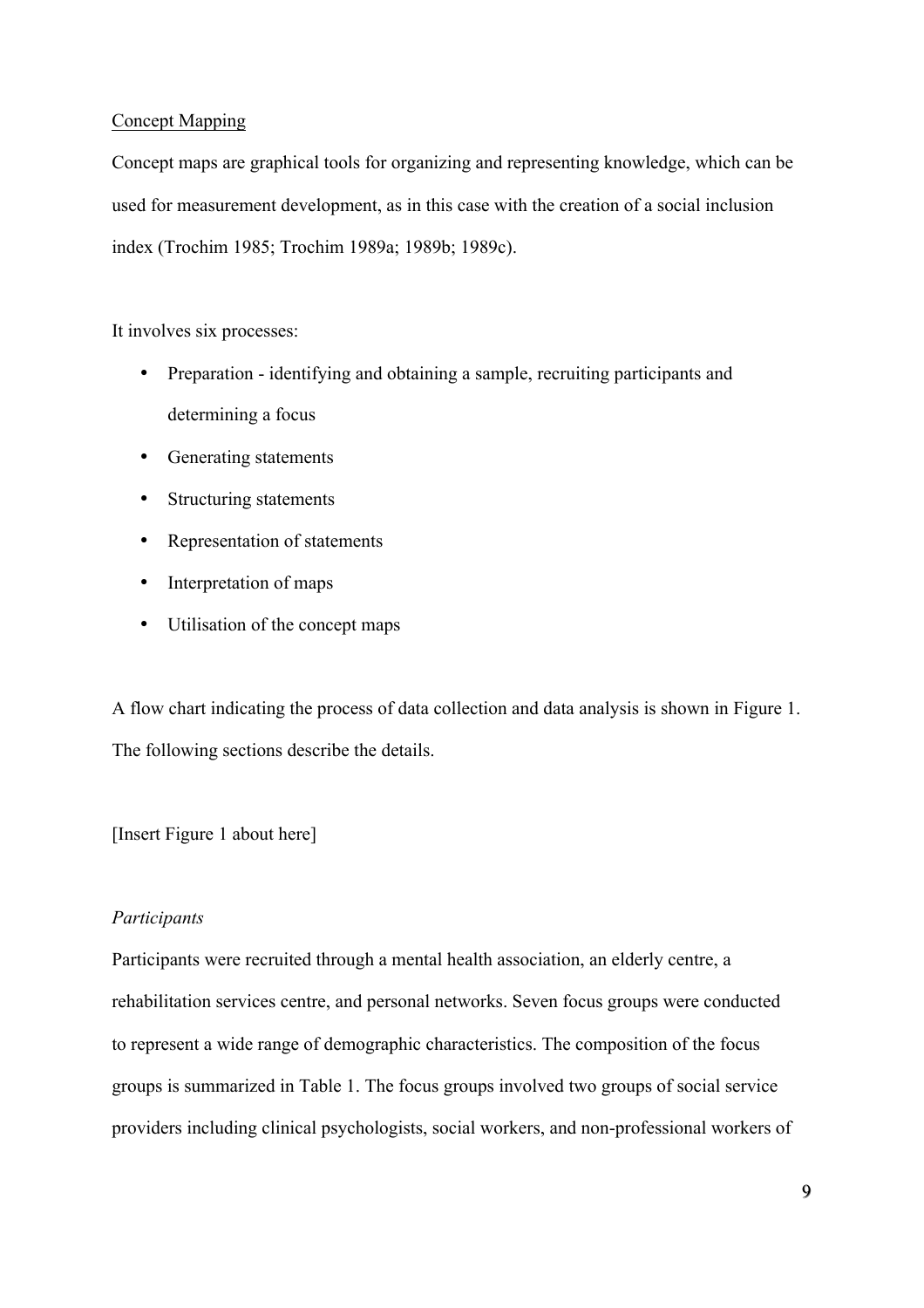a mental health association, as well as a group of mental health service receivers. Two groups of students and a group of older people were included to cover the whole age range. A group of parents, adults, and community residents representing the general public was also involved. All participants (n=61) were of Chinese ethnic origin. Thirty-eight participants were female and 23 were male. Participants' age ranged from 19 to 92.

[Insert Table 1 about here]

### *Procedures*

Recruitment and other procedures mirrored those of the UK concept mapping study (Huxley et al. 2006). Ethical approval was granted by the University's Committee on the Use of Human and Animal Subjects in Teaching and Research. An informed consent statement was given to participants prior to the focus group interviews. Participants were told that their participation in this study was voluntary, that no identifier would be used and that they may decline to participate or withdraw from the study at any time during the interview without penalty and without any loss of benefits. The focus groups were conducted between September and November 2012, in Hong Kong. The interviews were conducted in Cantonese (a Chinese dialect used in Hong Kong) and moderated by one of the authors. Five focus groups were conducted at premises of the Non-Governmental Organisations and the remaining two at a university campus.

#### *Generating statements*

All participants in each group were asked to write three ideas that they associated with the term "social inclusion", on the memo papers distributed. Members of the older persons' group were not required to communicate their ideas in written form and were offered help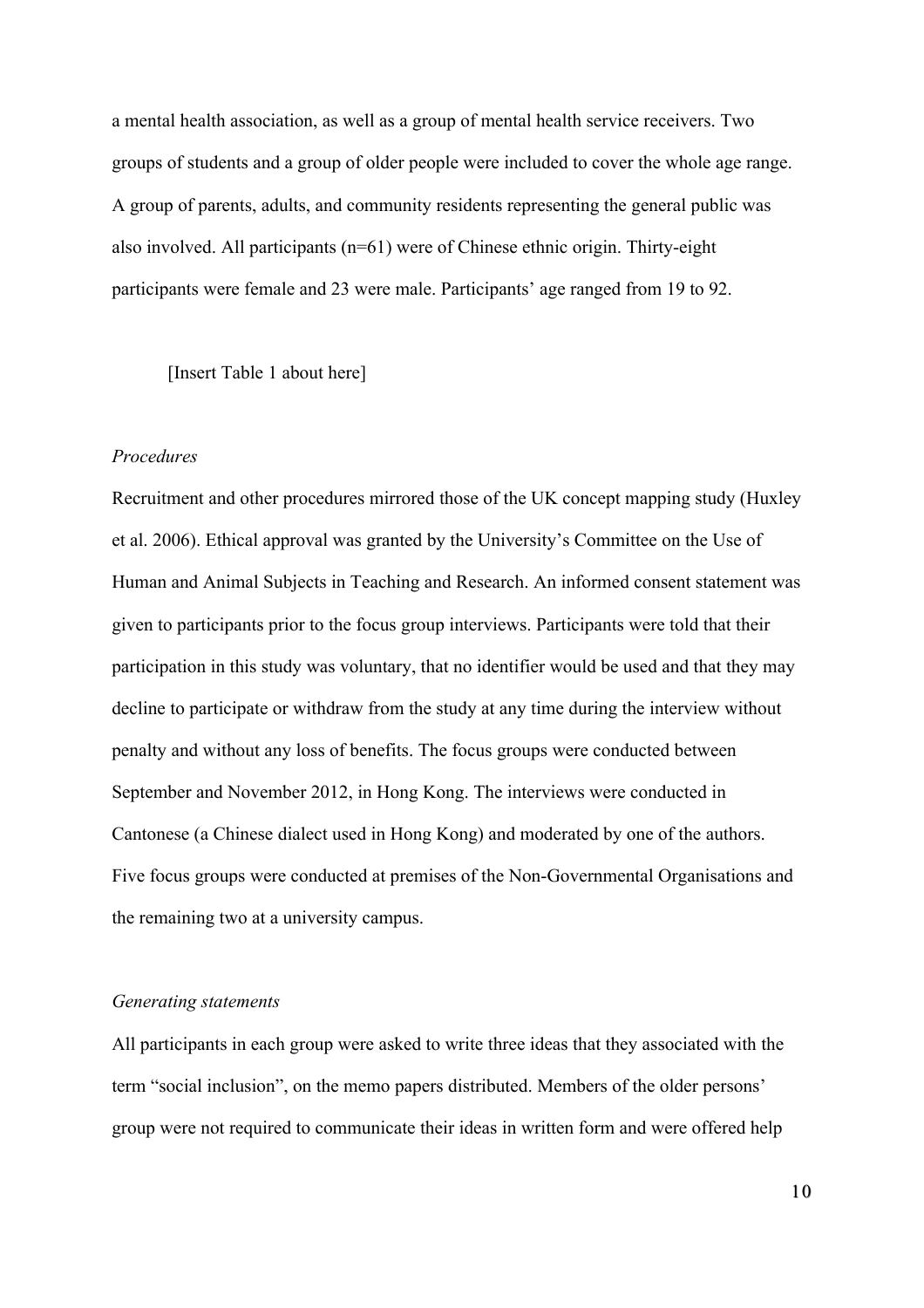to write their ideas down, by the research assistants. It was emphasised that there are no right or wrong answers. Participants were then asked to elaborate and discuss their ideas and encouraged to generate more ideas as the discussion moved on. When the procedure of elaborating the statements was complete (i.e. no more ideas were generated), participants were asked to post the memo papers on a whiteboard. Similar statements were placed together and different statements further apart. Participants were given an opportunity to redistribute the statements until agreement had been achieved. Finally, participants were required to label different groups of statements under themes and describe the relationships between the themes. The final version of the concept map was agreed by all participants in each group. The duration of the groups ranged from 51 to 82 minutes ( $M = 65.1$ ,  $SD = 12.5$ ).

# Data analysis and model construction

A research assistant employed for the project transcribed and translated the interviews into English. The transcriptions were cross-checked independently by two of the authors for accuracy. The seven group transcripts were loaded into Nvivo10, and qualitative analysis programme which generates 'nodes' by grouping together similar statements and topics from transcripts. Nodes were created for each transcript sequentially, adding new nodes as they emerged. The nodes were then used to create a graphic 'model' for each of the seven groups. The seven models and the seven concept maps constructed by the mapping groups were examined thoroughly to identify consistent 'themes'. Throughout the process of theme identification, a comparison analysis method was used (Marshall and Rossman 1999). Interview transcripts were compared and contrasted across the different maps and models systematically and consistently (Strauss 1987). Major themes were identified through repetition, and by making systematic comparisons across the units of data by searching for similarities and differences. The theme classifications were identified by one of the authors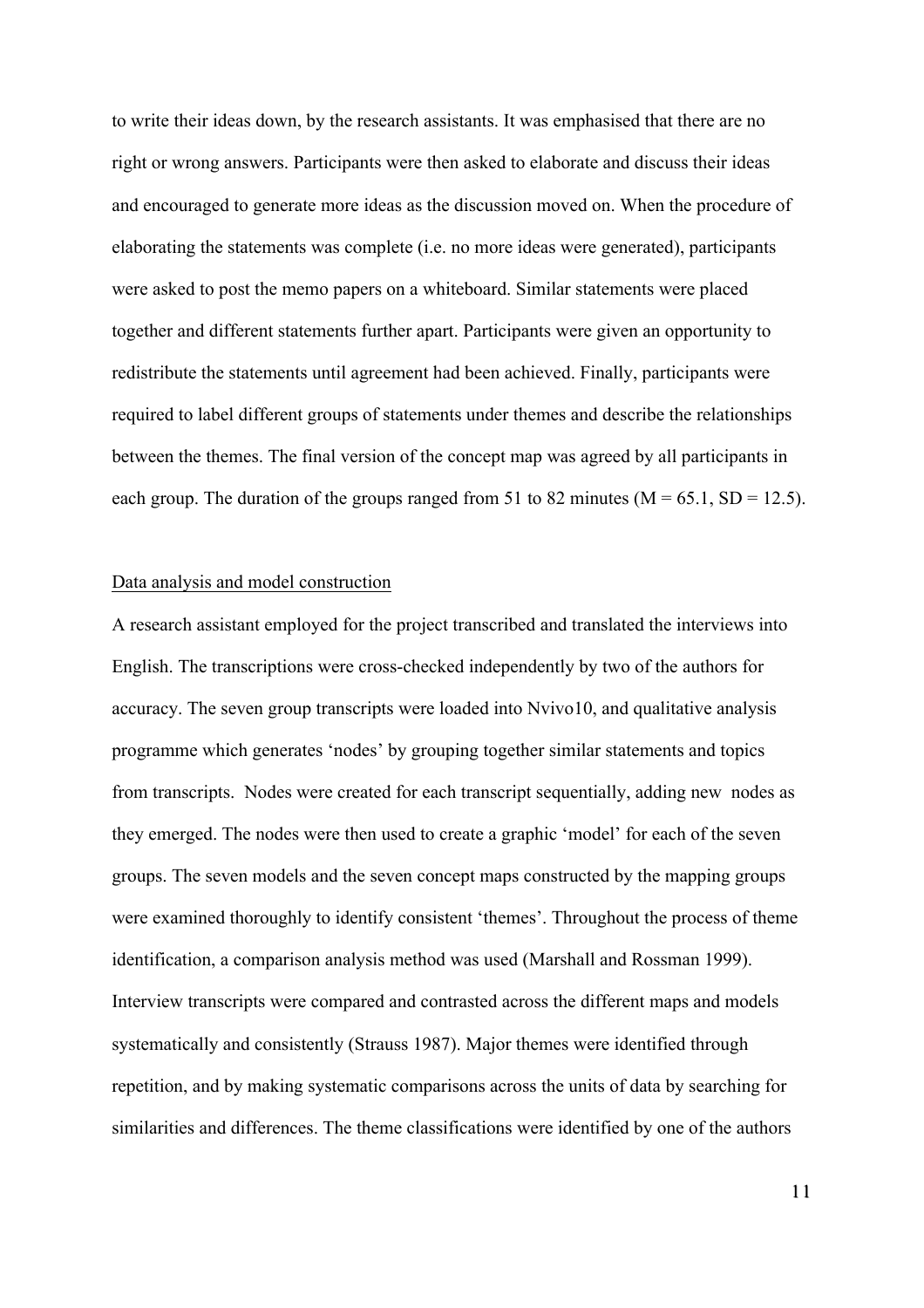and were agreed upon by another. Representative quotes are presented in the following section, which is sub-divided into the main themes

Following the creation of seven group models, an overall model was created based on the number of responses for all groups. The research team then discussed the content of the final model, and agreed upon the direction and extent of connection between all of the elements. This final model is also presented later.

As in the development of the original SCOPE, this model will inform the content of the SCOPE-C in terms of its core themes and item coverage, all to be agreed by the research team. Individual items (questions) will be selected from the Census and other Hong Kong surveys, or original SCOPE questions where these are readily understood.

# **Results**

Altogether 222 references to 18 nodes were identified and are summarised in Table 2. The nodes of 'social (dis)harmony' and 'diversity' were reported by all seven groups and were referenced 26 times. Four nodes including 'material resources and wealth' (37 references), 'work' (28 references), 'communication' (17 references), and 'participation in activities' (13 references) were reported by six out of the seven focus groups. Though reported by only four focus groups, the node 'discrimination' was mentioned 24 times, making it the fourth most frequently referenced node. Based on the procedure described above, six major themes were developed, each of which are elaborated upon and illustrated below.

[Insert Table 2 about here]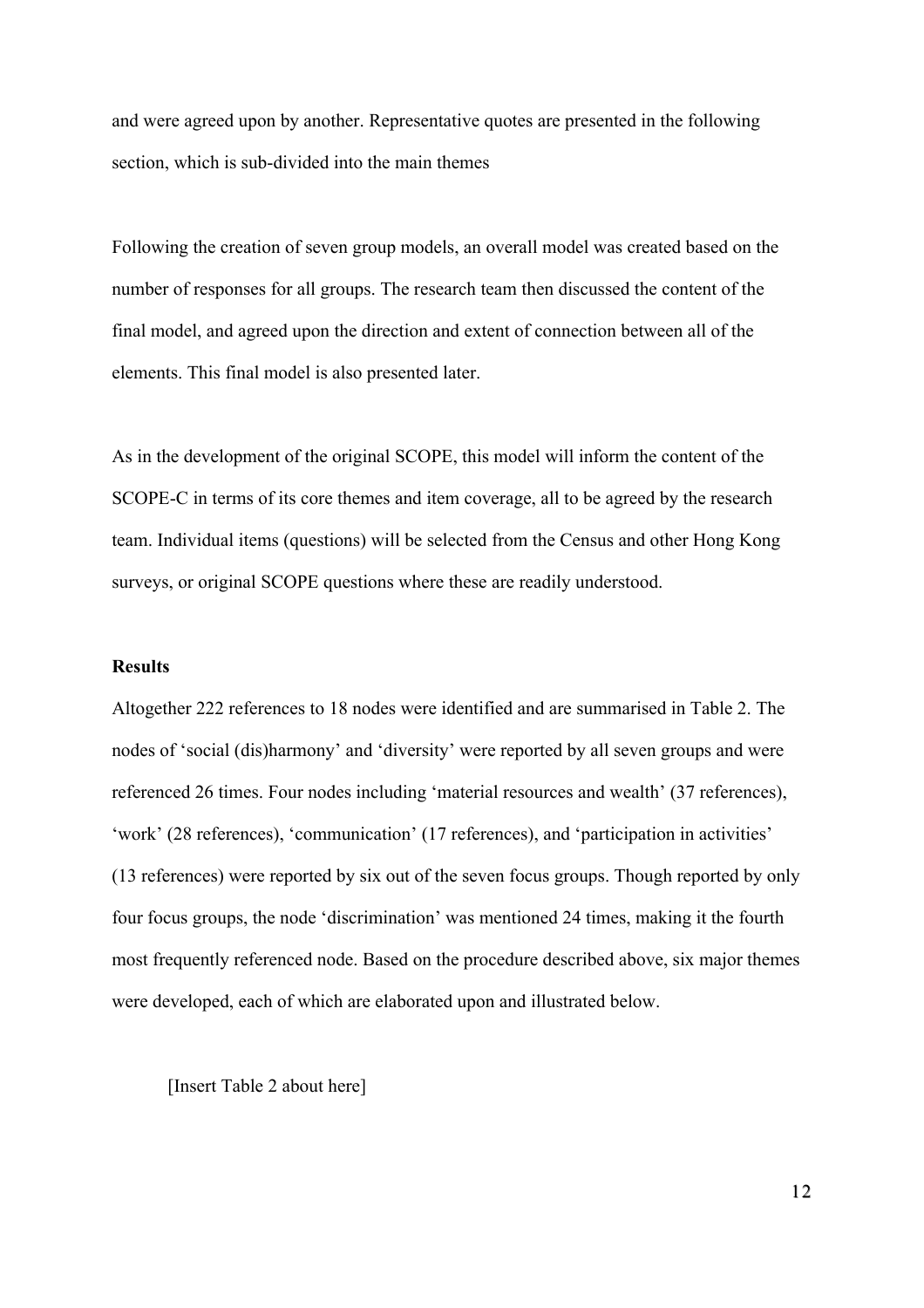#### Theme 1: Material Resources and Wealth

'Material resources' was the most commonly identified theme with references most often relating to the role played in society by wealth differentials. Another component was the ability to access these material and community resources, which are restricted to some groups in society, contributing to the exclusion of other social groups. Some people felt that the rich were in control of making the rules that maintained the wealth differential between themselves and the poor. This is illustrated by the following three representative quotes.

"(Interviewer: In what way do you mean 'equality'?) In two ways, first, we get equal chance of sharing the society's resources. It is about equal opportunity. Second, we can have opportunity to develop our potential. We have the right to choose... I think people sometimes do not live in harmony with one another. It is because of the uneven distribution of society's wealth. Rich people are very rich and poor people are very poor. It explains why there is hatred toward the rich."

(Group 1: Non-professional workers of a mental health association)

"I want to say something about "community resources". The supporting resources of a community would affect the social inclusion. For example, there are insufficient facilities for people in a community to use together. Sometimes, people don't even have the opportunity to encounter. So, how can we achieve inclusion?"

(Group 3: A group of parents, adults, and community residents)

"Everyone needs to use money. You need money to integrate into society. So money is very important. If you don't have money, you can do nothing. If you have money, at least you can satisfy your daily needs. (Interviewer: What do you mean by "Money" and "Social inclusion"? How can you explain their relationship?) For example, living! You need to pay rent. If you can't pay the rent, you can't integrate into society." (Group 4: Mental health service users)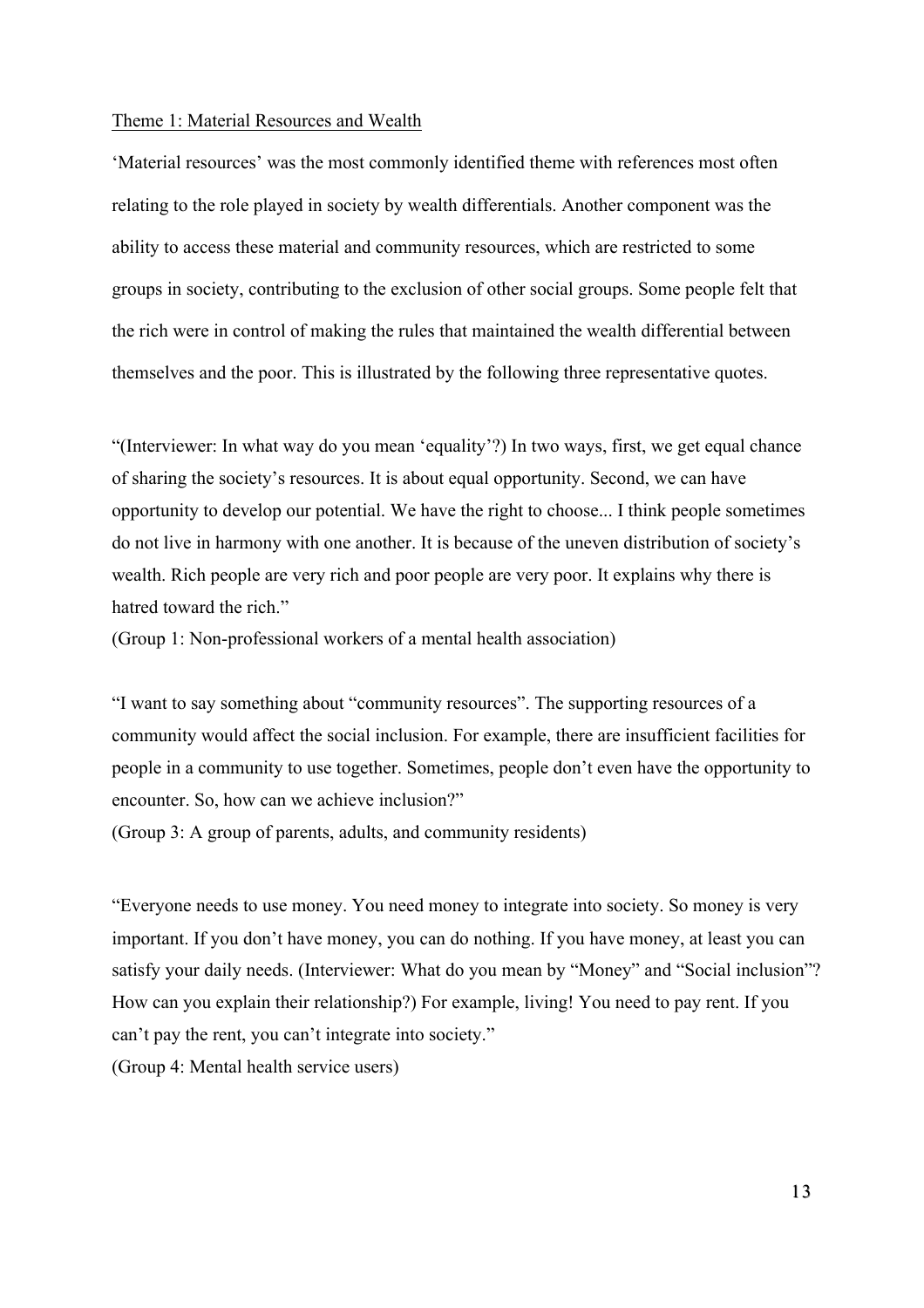#### Theme 2: Work

Work was the next most common theme, in part because it was seen as essential to access material resources, through financial means. Work was seen as a source of social participation and the development of personal friendships, both of which contribute to inclusion. On the other hand the workplace was sometimes seen as the location for discrimination against minority groups. Education was identified as a means to improve one's work status. The following quote illustrates the importance of work for social inclusion.

"I want to talk about resources for employers. If they have more resources, they can employ mental patients and people with physical disabilities. In this way, these people can integrate into society through work. These people have the ability to contribute to society. Without government support, most of the employers are reluctant to hire them. These people therefore do not have a chance to integrate into society." (Group 3: A group of parents, adults, and community residents)

The group of people with mental health problems expressed the view that maintaining harmonious interpersonal relationship in the work context is important. They perceived a lot of stress to fit-in with the highly competitive work environment in Hong Kong, as illustrated in the following two quotes:

"I think interpersonal relationship is important. It is because normal people misunderstand us. They discriminate against us. We hope other people can accept us. That's why interpersonal relationship is important. (Interviewer: What do you mean by misunderstanding?) They are afraid of us and think we are crazy. Social inclusion needs government's publicity. Not every mental patient has violent tendencies. They need to understand more about this illness." (Group 4: Mental health service users)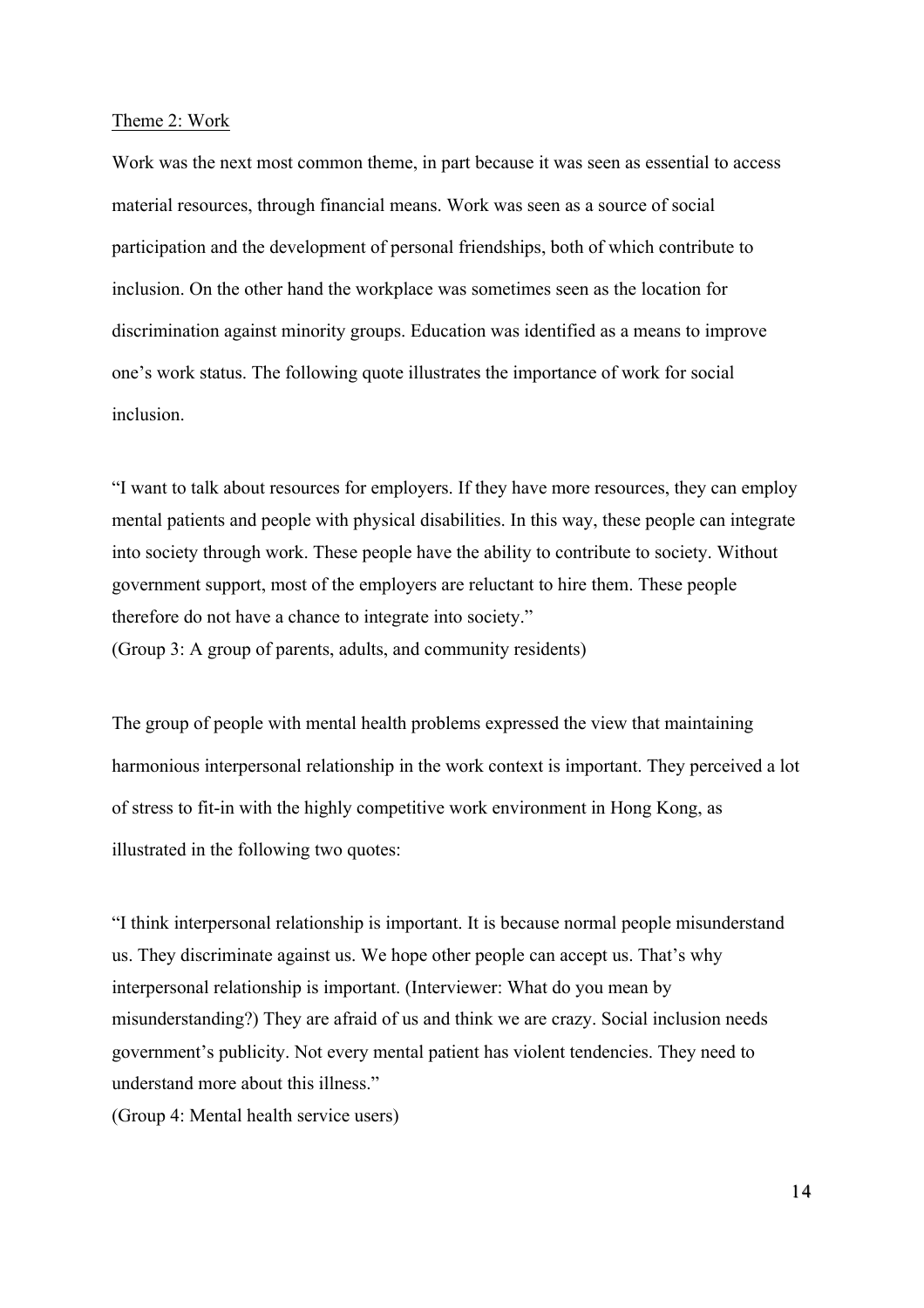"If I want to integrate into society, I need to evaluate my competence, type of work that is suitable for me, my personality, and whether I can handle the job or not. If you are unable to handle the job, it is useless for you to force yourself. Try your best. The jobs in Hong Kong require you to accomplish in a quick and good manner, no matter which companies or which industries you work for."

(Group 4: Mental health service users)

#### Theme 3: Social (Dis)Harmony and Diversity

Social harmony and the acceptance of diversity can lead to a positive and 'loving' environment. Societal harmony was a positive social goal for many of the groups, but was more a focus for younger participants than the older age groups. Older people felt that respect was important to the achievement of societal harmony, typically expressed as:

"Social inclusion exists when people accept and care each other from the heart regardless of their social class, occupation, sex and race. They can participate in different activities together. I accept you not because of certain benefits or reputation. The two are different. One is apparent acceptance. The other one is acceptance without benefits. It is 'accommodating'."

(Group 5: Social service providers)

"Language diversity! Different countries have different languages. There are a lot of languages in the world. Due to globalization, a lot of languages disappear. Social inclusion includes many aspects, such as the existence of different languages, even though only very few people speak a particular language."

(Group 1: Non-professional workers)

#### Theme 4: Discrimination

Discrimination could be against individuals or more commonly against minority groups such as immigrant workers, or people with mental health problems (the latter was a feature of the community resident group). Many of the participants promoted the need for people to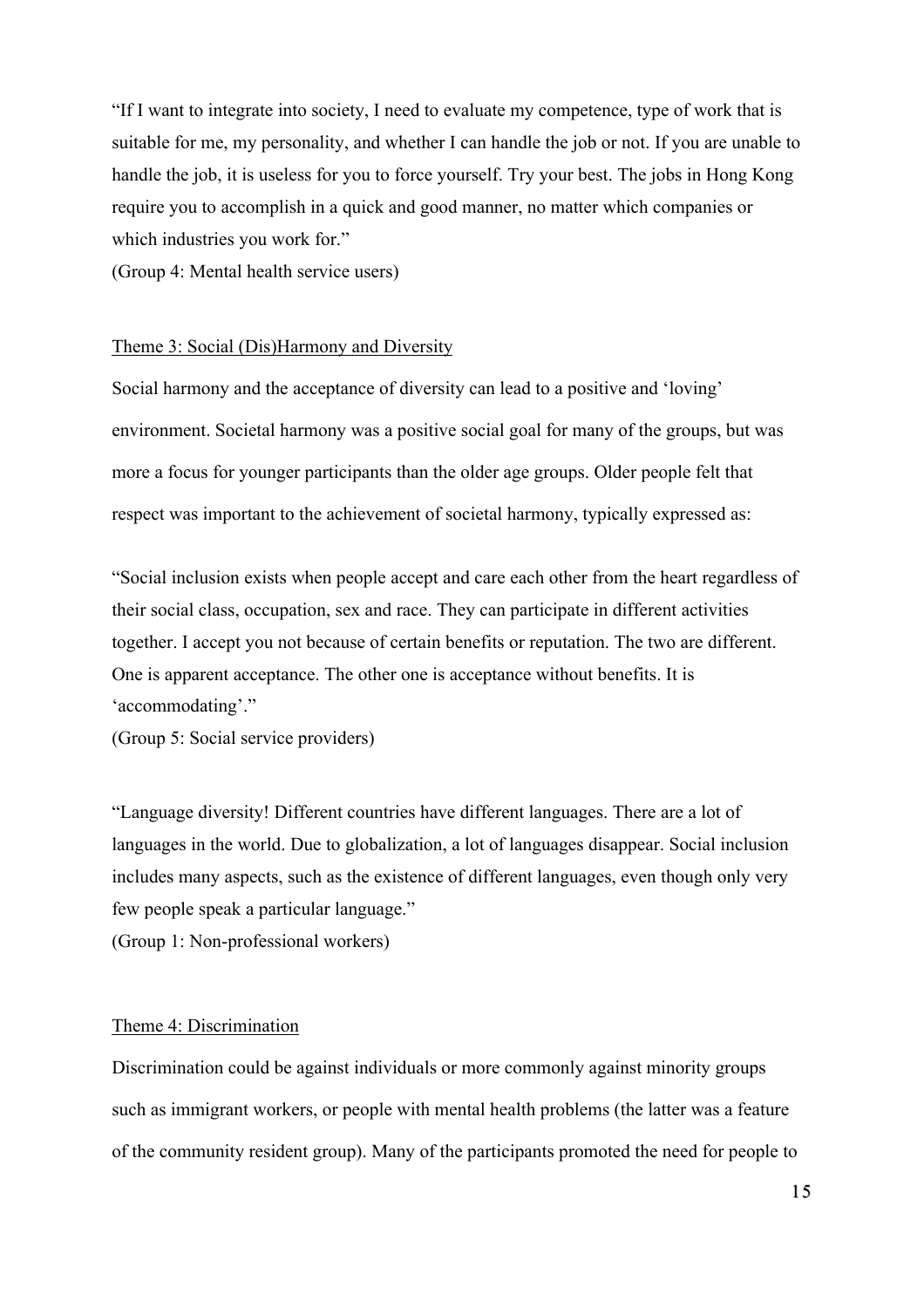avoid stereotypes and to accept the diverse nature of society. Several saddening cases involving discrimination of mentally ill workers were reported.

"For example, in the McDonald's case I mentioned, a staff with intellectual disabilities was bullied by a customer. However, her colleagues didn't help her. The colleagues discriminated against them... Of course, some employers do discriminate against them... Some colleagues make joke on them. (Interviewer: Why do they do that?) They think doing this kind of thing is funny because they can't communicate with each other." (Group 3: A group of parents, adults, and community residents)

Communication students commented that social exclusion exists due to social problems such as discrimination, cultural conflict, and influx of immigrants from Mainland China.

"When I think of social inclusion, I think about underprivileged class and minorities. I notice about the problem of social inclusion when I heard news about their education and the difficulties experienced by Indonesian domestic helpers, and children with intellectual disabilities. I think of the issue of discrimination. In fact, people do not intend to discriminate against them. But people do not care about their interests. The government policies sometimes ignore the welfare of these people. They discriminate against these people unconsciously."

(Group 6: Communication students)

Social work students thought that racial and cultural differences cause discrimination.

"Different races may be discriminated against by others such as black people. It is because they have different cultures. Apart from accepting them, it is important for us to accept their cultures."

(Group 7: Social work students)

# Theme 5: Communication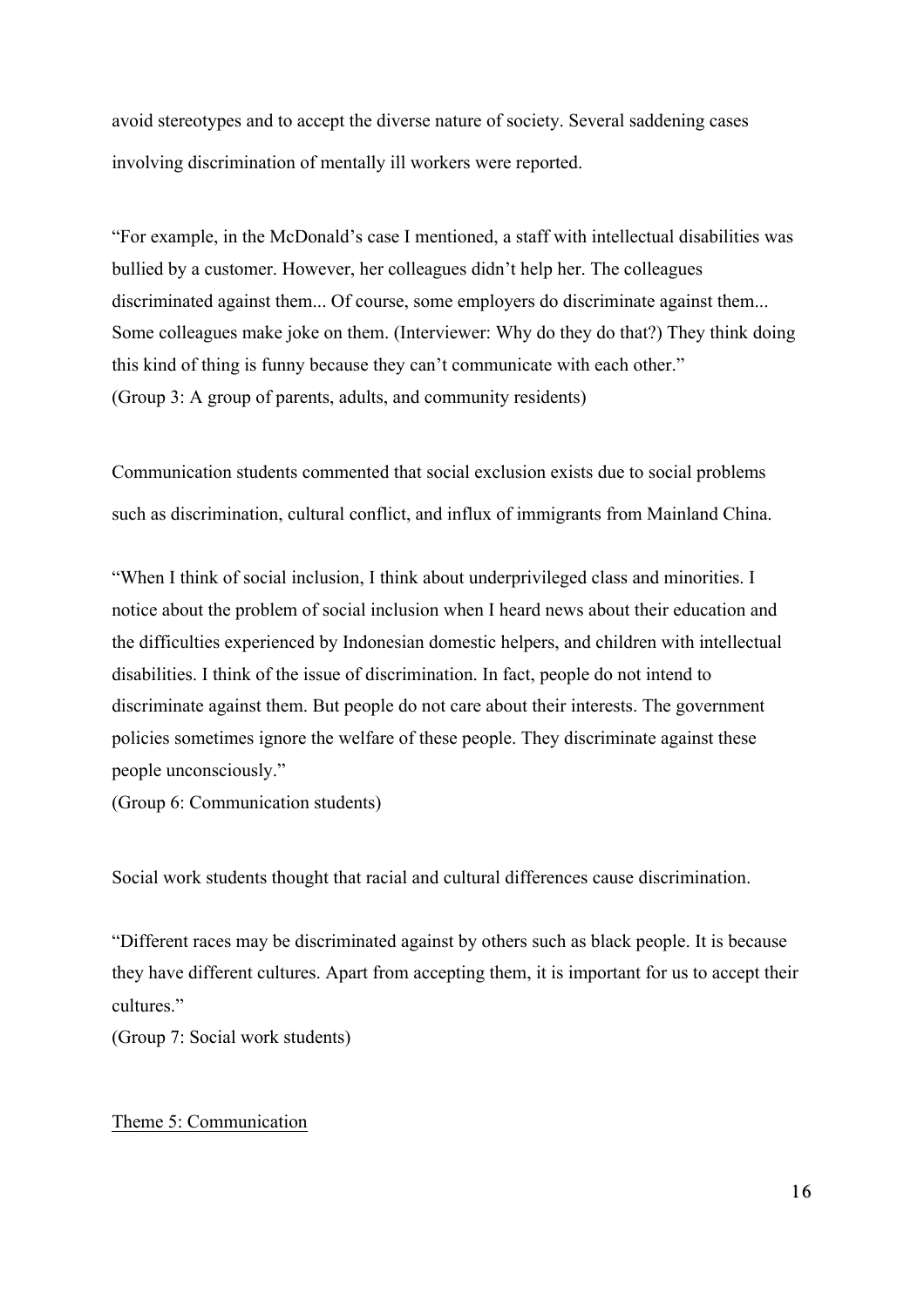Communication was seen to be the main means to promoting inclusion and to opposing discrimination. To understand other people's point of view one should attempt to communicate with them, and allow their voices to be heard. The difficult issue of language and dialect differences is therefore a key component in the promotion of inclusion in a multi-dialect society. Here are the two representative quotes:

"I think communication is very important. I am now doing a part-time job and communication skill is very important. When I don't understand what the mainland Chinese or India and Pakistan people are thinking about, I would communicate with them. I would ask them 'Why do you have such need?' and 'Why do you think in that way?' Communication improves our relationship and enhances empathy." (Group 6: Communication students)

"Different social classes and people of different background should have equal rights and opportunities to participate. They need to accept this concept. I wrote "Equal opportunity/ participation". I focus on whether their voices are being listened and whether they have opportunities to express their opinions. After that, are their opinions respected and valued? Sometimes we can see that some social classes' voices are weak and their powers are low. Their voices cannot be heard. It seems that their opportunities to participate are low." (Group 5: Social service providers)

# Theme 6: Participation in Activities

Participation in activities was felt to be a major factor in the ability to be included in society. It could improve health and well-being and lead to the development of interpersonal relationships, enhanced social networks and the accumulation of social capital. It also helped to counter discrimination and to improve communication. Here are two typical quotes.

"I think we should get involved in society. Social centre for the elderly is really good. Social centre for the elderly is an organization. There are a lot of social activities and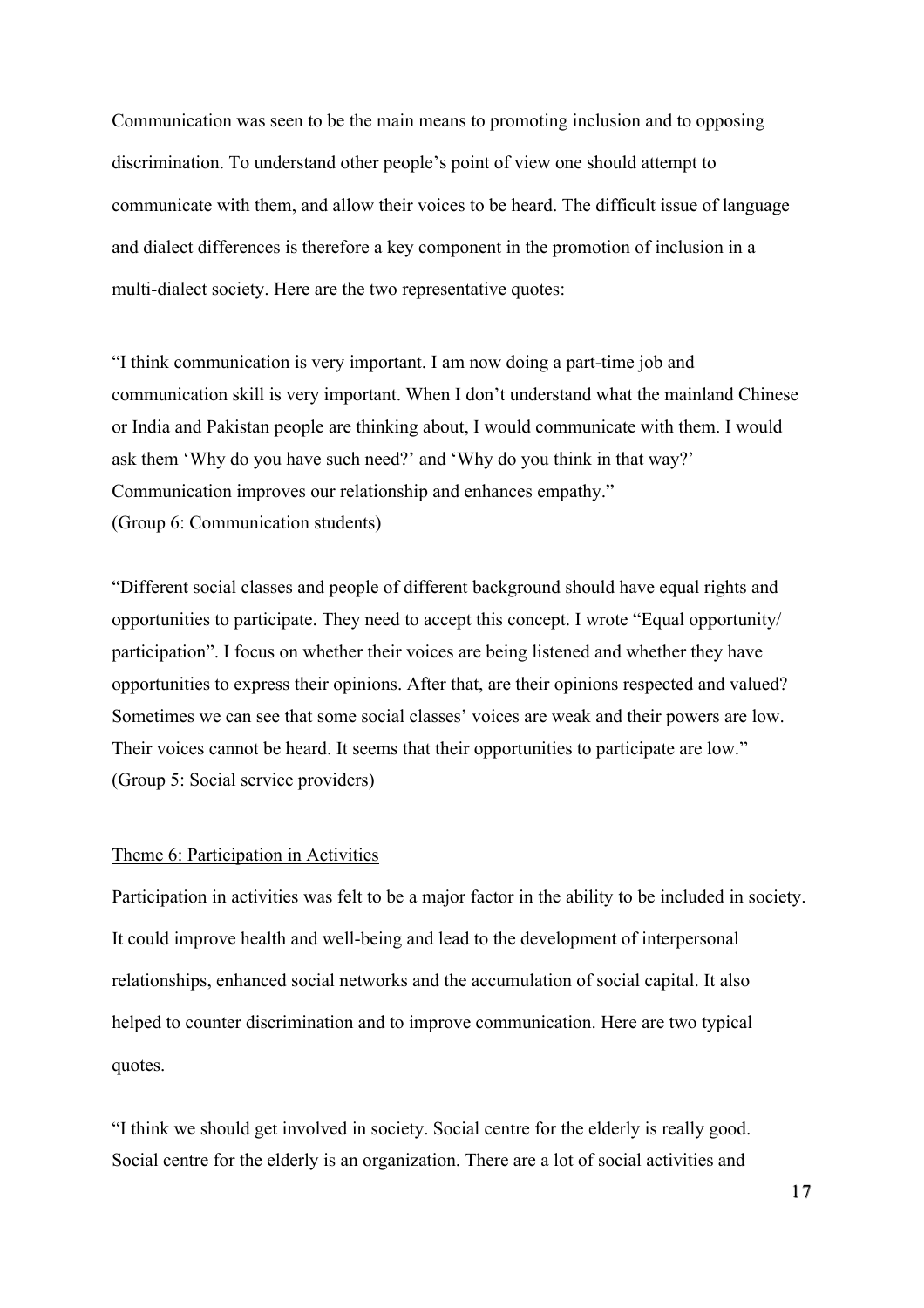interest groups such as painting class. We can chat with friends in the interest groups. It is like a big family. Very happy! Sometimes I feel bored at home because my son and daughter have grown up. They have their own families." (Group 2: Senior residents)

"We need to take an active role for social inclusion. Some elderly and people with low selfesteem would stay at home and they don't want to meet people. If you don't go out to meet people, they can't find you and interact with you. It is impossible for you to integrate into society. I think you need to take initiative to integrate into society. (Interviewer: Do you think which side should do more, the majority or minority?) I think both sides shall make an effort. I think someone who has the ability and who knows and understands own needs should take initiative such as attending an interest class."

(Group 6: Communication students)

Figure 2 provides an example of an individual group model, in this case generated from the group of communication students. Within each model, the size of the circles corresponds to the number of responses within each theme / node.

[Insert Figure 2 about here]

An overall model created on the basis of the node response numbers for all groups, is shown in Figure 3.

[Insert Figure 3 about here]

Comparison of the overall model presented in Figure 3, with a similar model for the UK (Huxley et al 2006) enabled the research team to compare similarities and differences in the construction of social inclusion in the UK and Hong Kong, and to determine whether conceptual understanding was sufficiently similar to apply the SCOPE framework in the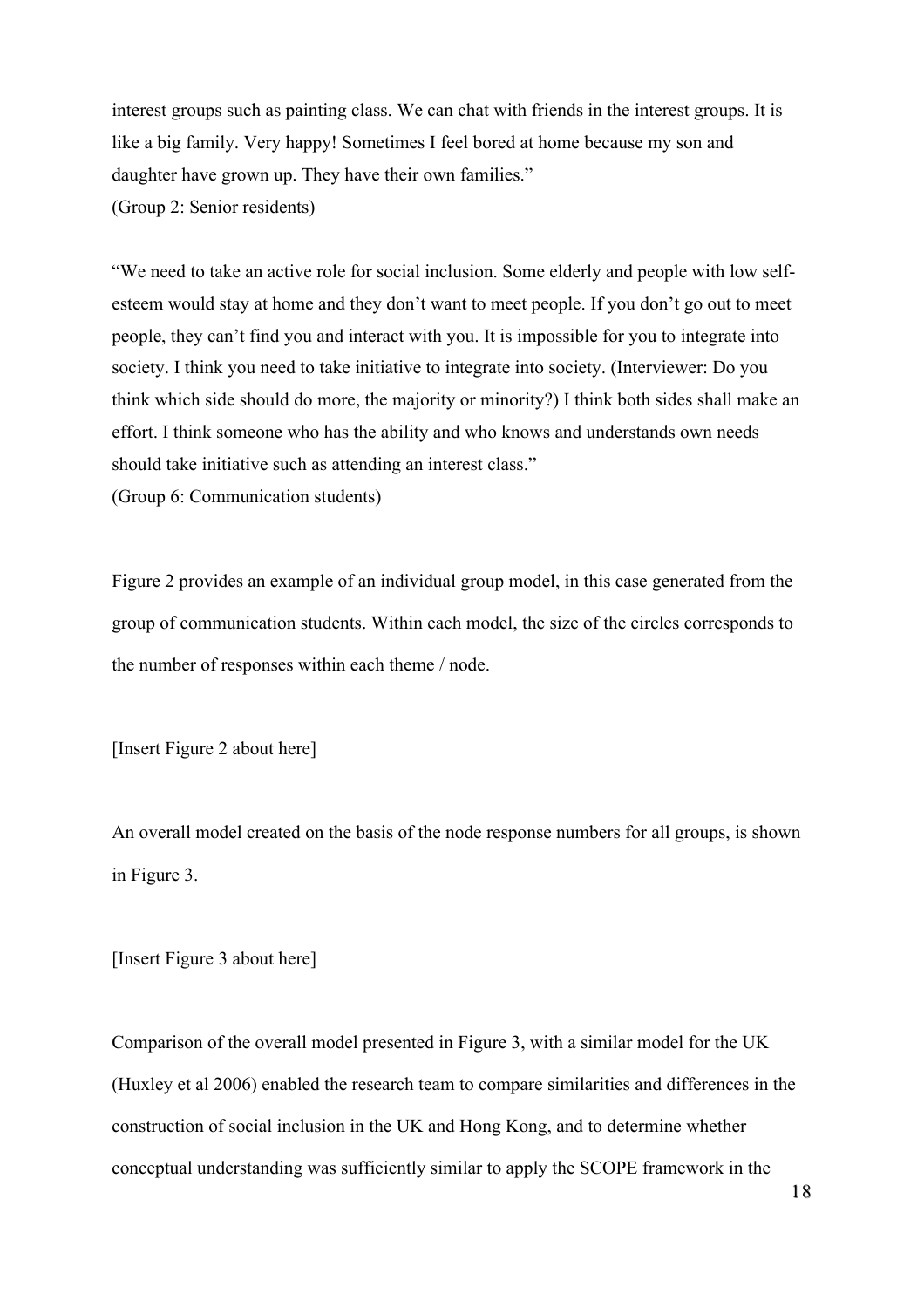Hong Kong context. The expectation is that a combined model will be produced (see subsequent paper on the comparison of HK and UK models).

The groups were also largely similar in that there was little mention of civil, civic, or human rights. Only the focus group of social services providers commented that the government policy should protect the rights as well as interest of different groups, and interest groups should work together to fight for their rights of participation.

Although our focus so far has been on the major similarities in groups' understanding of social inclusion, there are, however, some striking group differences in the terms used to describe social inclusion. For instance, only the older persons' group (all women) referred to 'health' as important to social inclusion, by which they meant access to health information and check-ups. The older persons' group, the social services professionals and the communication students were the only groups not to cite work as an important component of inclusion. The use of the term social harmony also differed between groups: the older persons' group did not use the term at all, while the non-professional helpers and the social work students both preferred the term 'cultural diversity'. Interestingly the group of people with mental health problems did refer to social harmony and not to diversity. Negative references to people with mental health problems were limited to groups involving older people and community residents.

# **Discussion**

Like all studies, ours is subject to some limitations. For example, the membership of concept mapping groups was not based on random selection, and so may be subject to selfselection bias. This process, however, did mirror that used in the UK study to provide consistency. Representativeness of opinion can only be judged by the extent to which views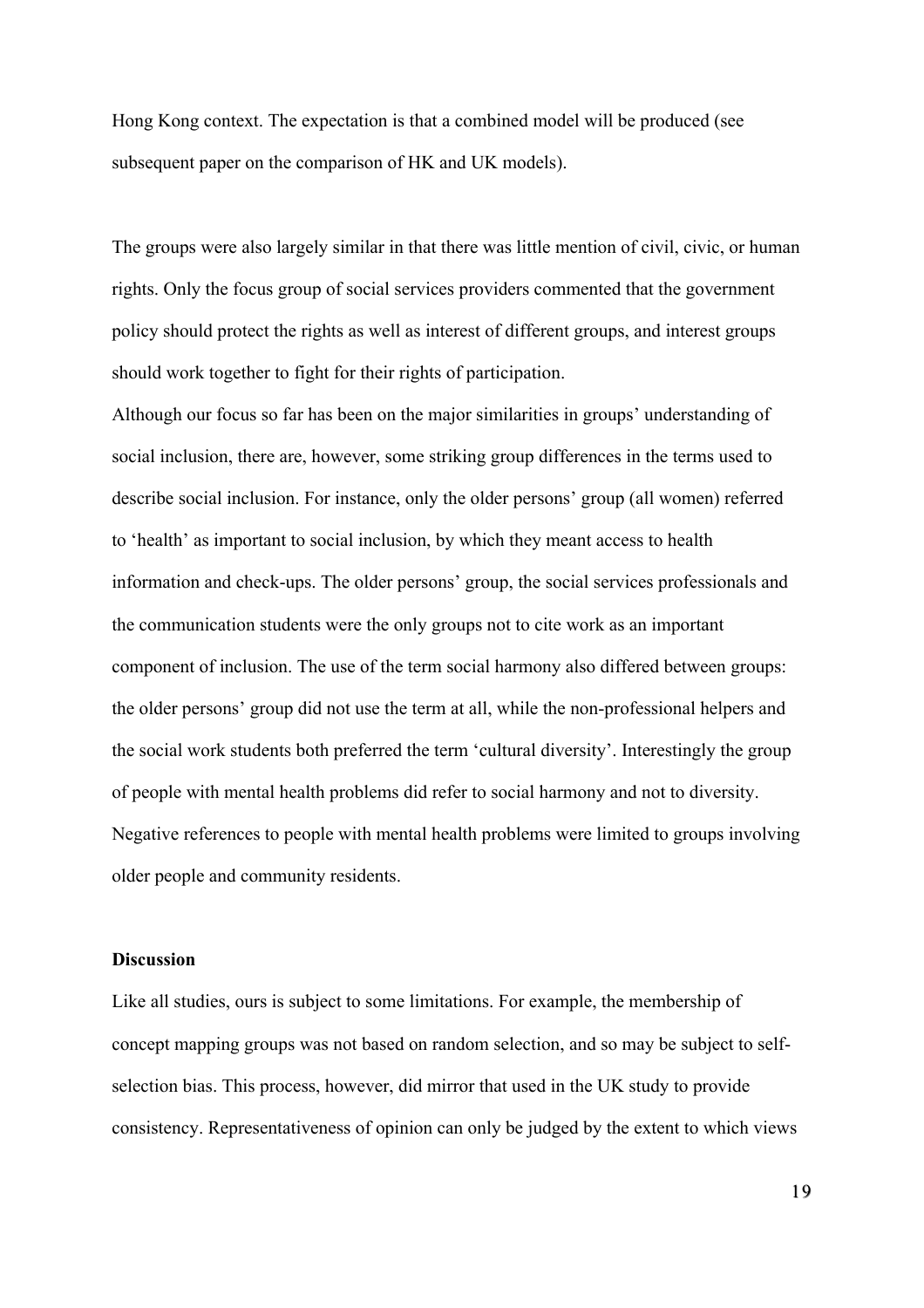conform to current knowledge and evidence from other sources. Some groups were gender imbalanced. Nevertheless, the range of groups was purposively selected to reflect diversity and, as will be seen below, group collective views reflect conventional thinking more often than not.

While there is potential for interpretation bias, we have countered this in several ways including having group members reach consensus on the map produced by their group, comparing analyses using a standard assessment package (Nvivo 10) and a recognised systematic thematic approach, having two researchers agree these findings, and finally having the entire research team agree the content and direction of relationships within the final model (to be tested in data at a later stage in the study). Therefore on balance we are fairly confident that the findings presented are reliable and representative of the wider community.

This discussion that follows examines the main themes identified by the analyses in the context of these study limitations and previous literature.

Material resources and wealth was the most strongly endorsed aspect of social inclusion. This reflects the feeling, observed in the literature (Yu 2007), that Hong Kong is a polarised society with considerable wealth inequality (Lee et al. 2007), and people's concern about wealth disparity and worries that the 'winner takes all'. This could be attributable to the frequent reporting of property hegemony in the news media, and the high visibility and glorification of wealth in everyday life. In this respect government policies can be seen to reinforce this feeling, on the one hand continuing to provide a booming market for financial and other sectors, and on the other adopting a residualisation approach to welfare (trying to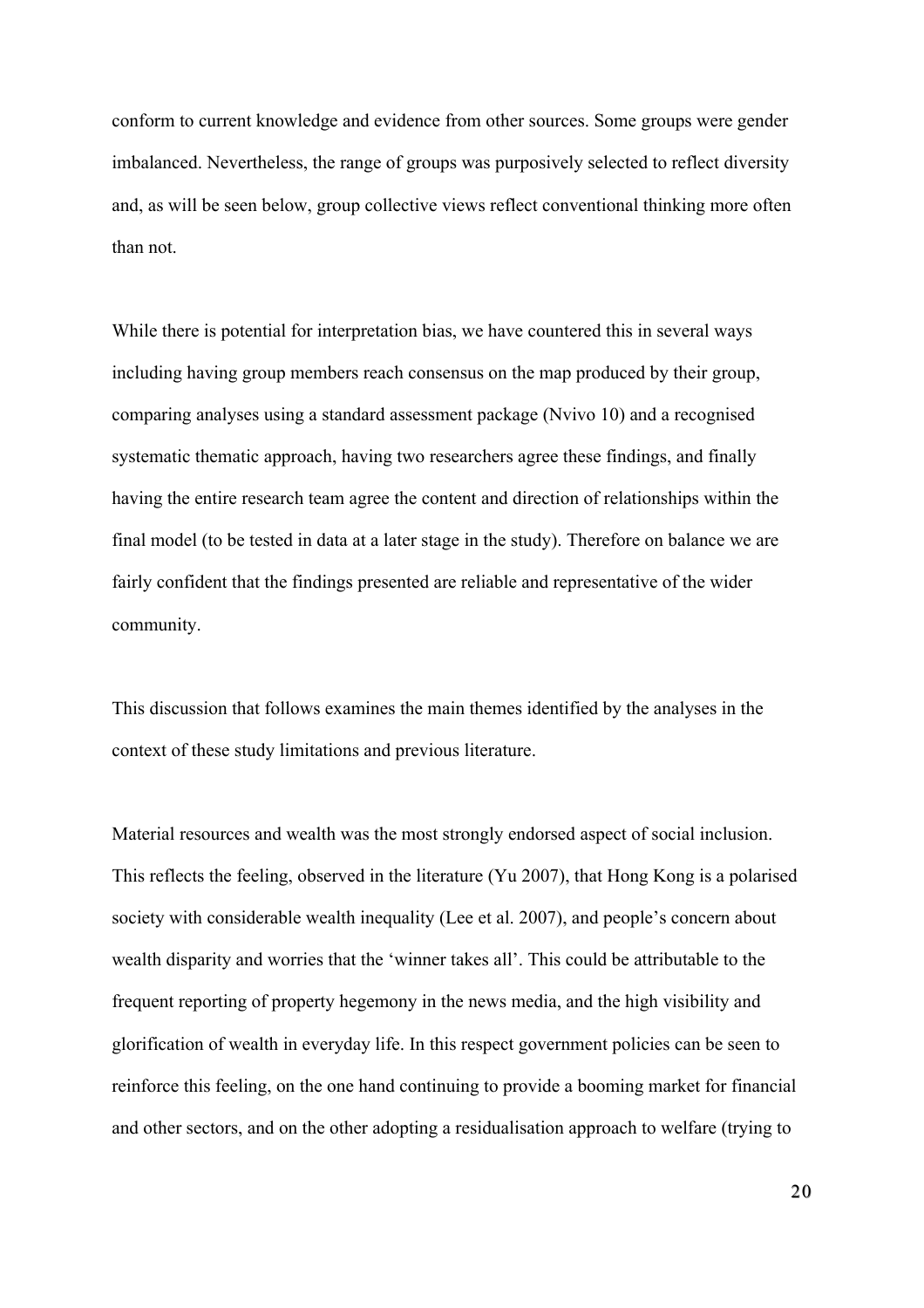reduce and restrict the dependence on state benefits, and promote welfare to work style policies) (Yu 2007).

Partly as a consequence of this emphasis, work was the second most endorsed feature of social inclusion, bringing with it access to material resources. Work also promotes social inclusion through its social component, making participation in 'out of work' activities likely among work colleagues. The mental health group in particular, saw acceptance in a work environment as especially significant for their social inclusion. This is consistent with the identification by Ho and Chan (2012) of work as one of the main driving forces of social harmony in Hong Kong.

Social harmony and diversity emerged as a considerably important aspect of social inclusion. This can in part be attributed to Hong Kong government policy, which has emphasised the promotion of social harmony (Chau and Yu 2009; Cheung 2013; Ho and Chan 2012; Tsang 2010; Tung 1997, 2000; Wong and Shik 2011) and also social inclusion (Tsang 2010). In all three public services advertisements created by the government, mutual respect for diversity and maintaining social harmony were emphasised. In order to promote social inclusion and social harmony the government should, according to Ho and Chan (2012) "join hands with the people in order to spread the message of mutual respect, help and tolerance" (p. 58).

Harmony has been identified as the cardinal value of Chinese culture (Chen and Starosta 1997). Individual concepts of social harmony may differ, and before the data were collected we had no preconceived idea of its importance to Hong Kong Chinese people. As the quotes illustrated, in our study people often spoke of social harmony and the acceptance or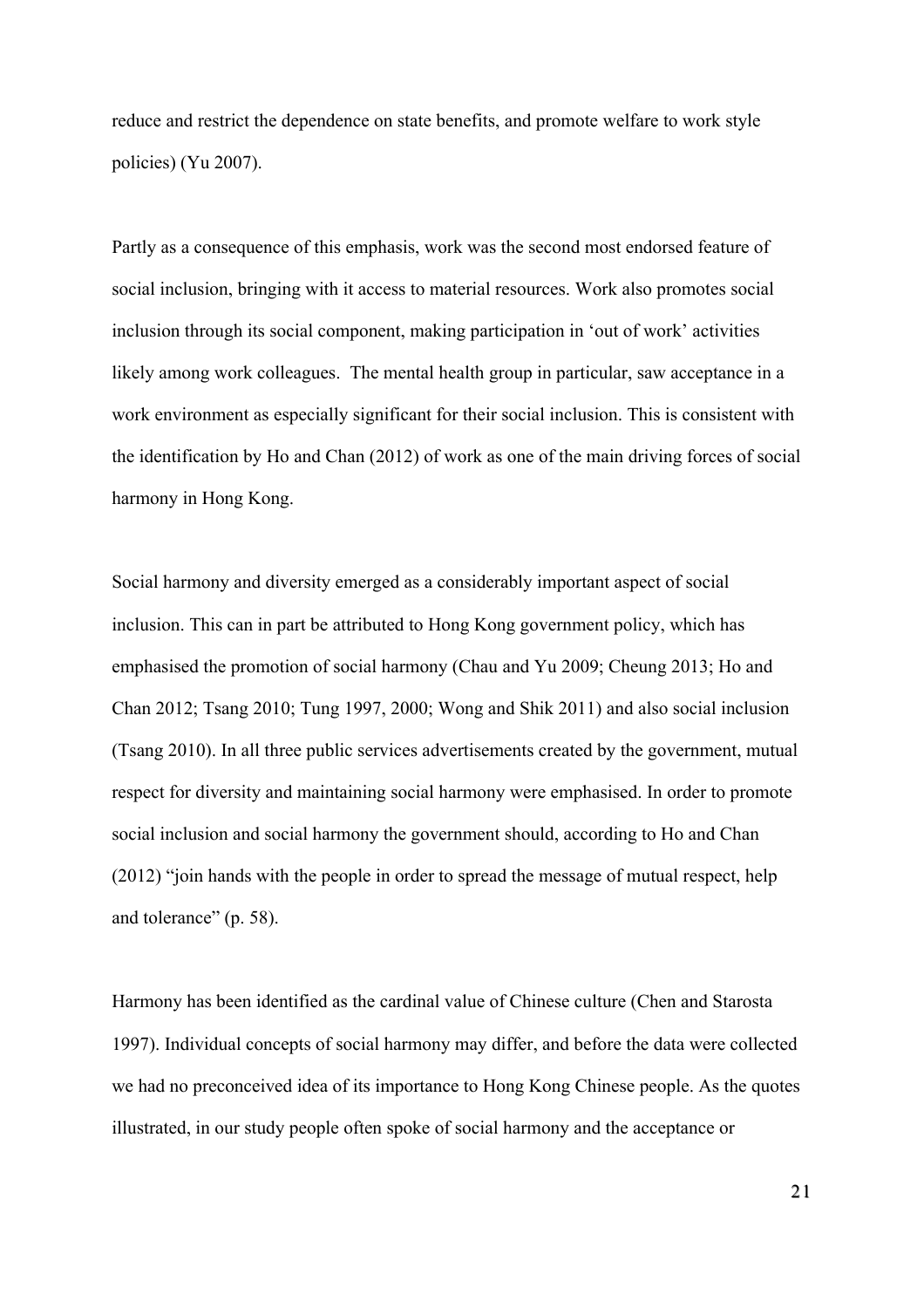tolerance of diversity in the same sentence. Respect for others was another component of social harmony, as was the acceptance of linguistic diversity. The result was consistent with the notion that harmony in the Chinese context was relational and was able to tolerate differences (Wei and Li 2013).

Discrimination was frequently reported at schools, work places, and in the community. Linguistic diversity was an important feature of the theme of discrimination, mainly in terms of the different dialects used in Hong Kong. This also contributed to communication being another major theme. People felt that immigrant workers, people with mental health problems and people with learning disabilities were hard to communicate with. The result was consistent with Chen and Chung's (1994) argument that the goal of Chinese communication is to pursue a conflict-free social relationship. Better communication was seen as the way to improve social inclusion, although it was sometimes unclear exactly what form of improvement in communication was being proposed.

One way in which communication might be improved was through the final theme – participation in activities, mostly outside the home. This would bring people together over a shared enterprise, such as an art class, or a discussion group, or something very informal like meeting in a coffee-shop. Participants in the mapping groups put much emphasis on equal opportunity and equal access to resources. The result echoed the argument that participating in community activities is able to help the underprivileged members of the society to develop a collective identity and over time can lead to empowerment (IFAD 2001).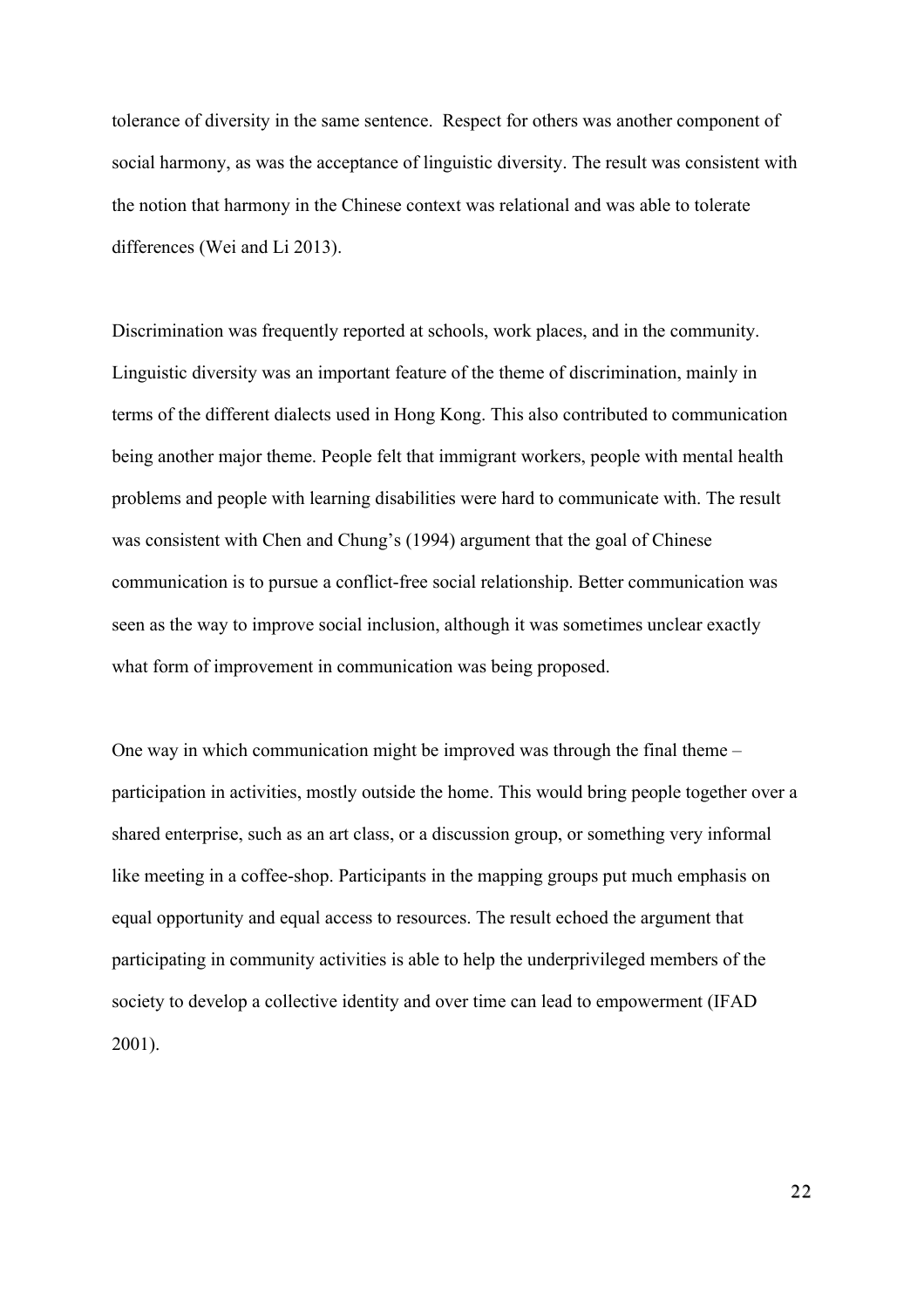The use of terminology relating to 'social harmony' or 'diversity', whether cultural or linguistic, is interesting and may be an age related finding since the older persons' group did not use the term social harmony. This group and the community residents group were the only ones to make negative references to people with mental health problems, which is a cause for some concern if people are growing older with these negative perceptions. This suggests that the government might need to invest more effort in promoting inclusion of people with mental health problems in the way they do for people with disabilities more generally.

Only one group mentioned the individual's rights to access resources and facilities in society. This is very different from the right-based approach to social inclusion in western research literature, and to the hybrid definition of social inclusion adopted by policy makers internationally, including in Europe, the UK and Hong Kong (cited in the background section above). Data from the present study suggest that for the Chinese in Hong Kong, access to resources is more likely to be seen as a benefit for the under-privileged than a right for them.

Finally, the Chinese as a collective group put more emphasis on civic responsibility than civil rights. Defending a person's right can involve confrontation. Personal confrontation is often considered threatening to a harmonious relationship and is to be used sparingly in Chinese societies (Chan and Ma 2002). This is one of several potential differences in the way the concept of social inclusion emerges in Western and Eastern societies.

While the concept of social inclusion is perceived a little differently in Hong Kong to the UK, in some important ways, there is enough shared understanding to suggest that a cultural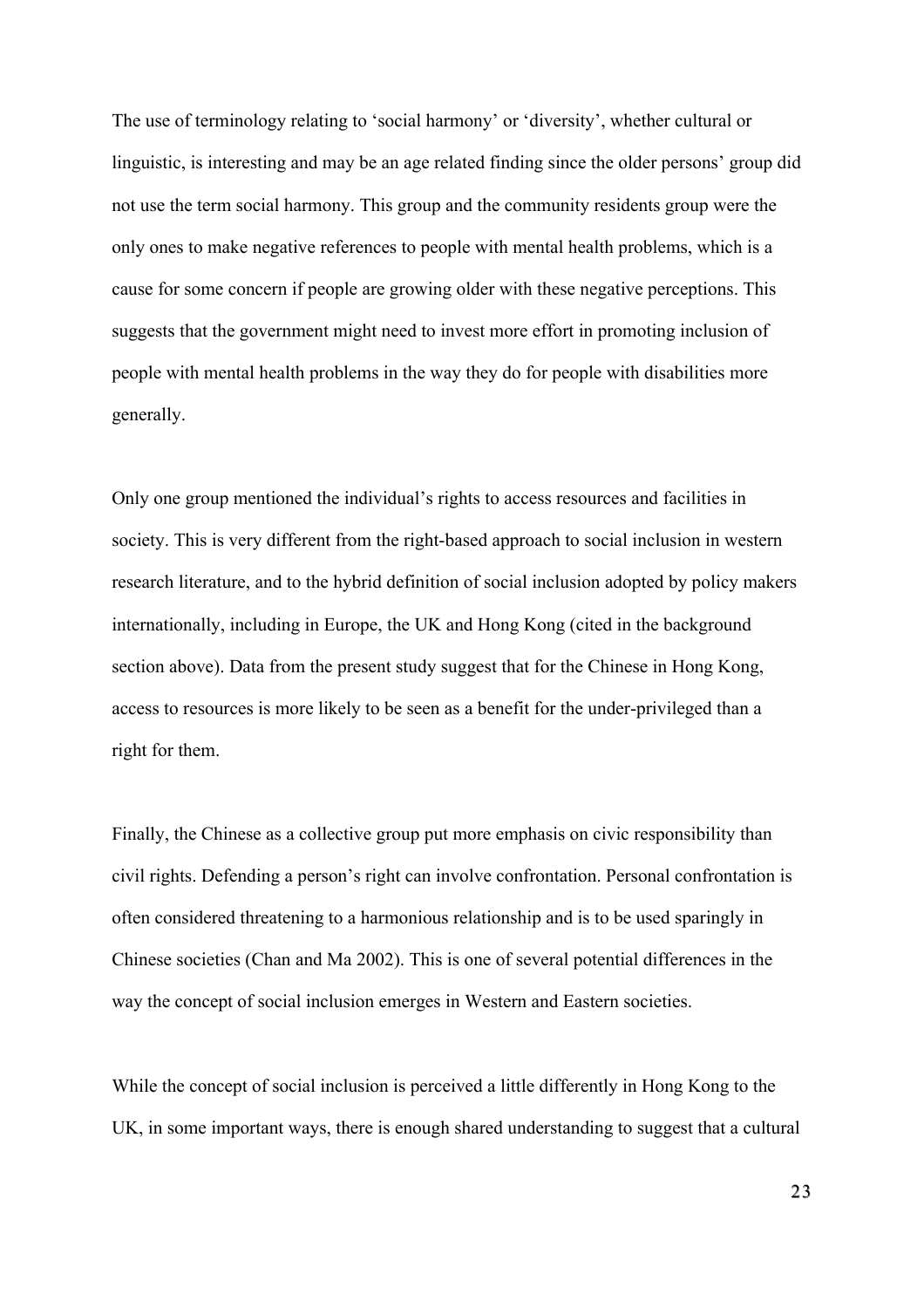adaptation of the SCOPE is feasible and desirable. The concept is clearly relevant to the Hong Kong context as demonstrated by the country's policy focus and the way in which members of society were able to articulate what social inclusion means to them. The existence of policies and policy based initiatives targeting social inclusion requires that the concept can be measured for evaluation purposes. The fact that there are some differences in conceptual understanding suggest that a culturally sensitive measure is needed, but common understanding about the importance of work, material well-being, participation, access to resources etc suggest that the UK SCOPE can be applied appropriately as a core construct, to be supplemented by culture specific indicators (e.g. in Hong Kong a discrimination scale) as appropriate.

In the next paper we will report in more detail the similarities and differences in the measurement of social inclusion between the UK and Hong Kong, and will use integrated concept mapping data to develop a model of inclusion common to both countries.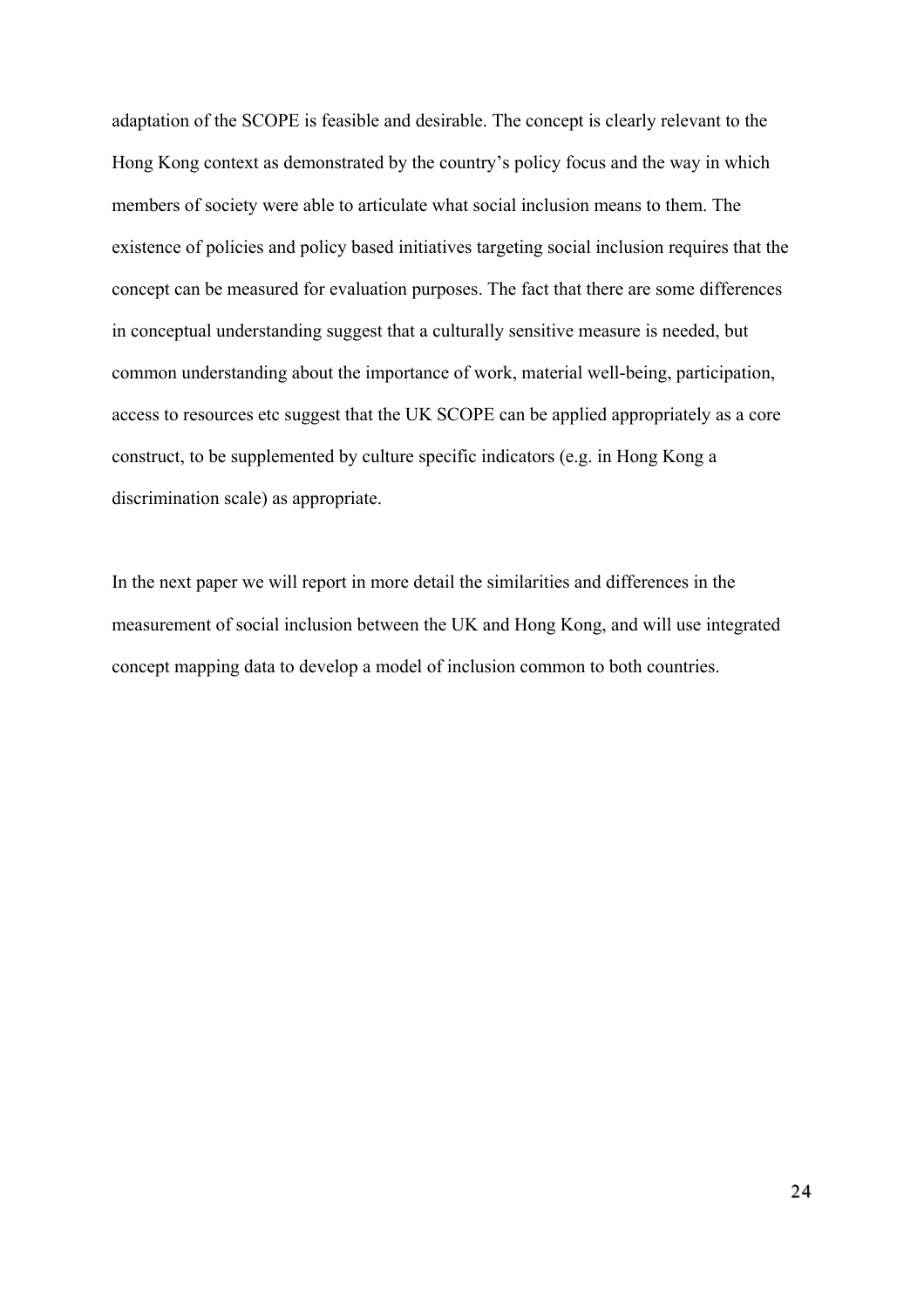- Berman, Y., & Philips, D. (2000). Indicators of social quality and social exclusion at national and community level. *Social Indicators Research, 50*(3), 329-350. doi: 10.1023/A:1007074127144
- Brennan, A., Rhodes, J., & Tyler, P. (1999). *New findings on the nature of economic and social exclusion in England and the implications for new policy initiatives.* University of Cambridge, Department of Land Economy, Discussion paper 101.
- Burchardt, T., Le Grand, J., & Piachaud, D. (2002a). Degrees of exclusion: Developing a dynamic, multidimensional measure. In J. Hills, J. Le Grand & D. Piachaud (Eds.), *Understanding Social Exclusion* (pp. 30-43). Oxford, UK: Oxford University Press.
- Burchardt, T., Le Grand, J., & Piachaud, D. (2002b). Introduction. In J. Hills, J. Le Grand & D. Piachaud (Eds.), *Understanding Social Exclusion* (pp. 1-12). Oxford, UK: Oxford University Press.
- Chau, C. M. R., & Yu, W. K. S. (2009). Social quality and the social harmony campaign in Hong Kong. *Development and Society, 38*(2), 277-295.
- Chen, G. M., & Chung, J. (1994). The impact of Confucianism on organizational communication. *Communication Quarterly, 42*(2), 93-105. doi: 10.1080/01463379409369919
- Chen, G. M., & Ma, R. (Eds.) (2002). *Chinese conflict management and resolution*. Westport, CT: Ablex.
- Chen, G. M., & Starosta, W. J. (1997). Chinese conflict management and resolution: Overview and implications. *Intercultural Communication Studies, 7*(1), 1-13.
- Cheung, C. K. (2013). Public policies that help foster social inclusion. *Social Indicators Research, 112*(1), 47-68. doi: 10.1007/s11205-012-0039-3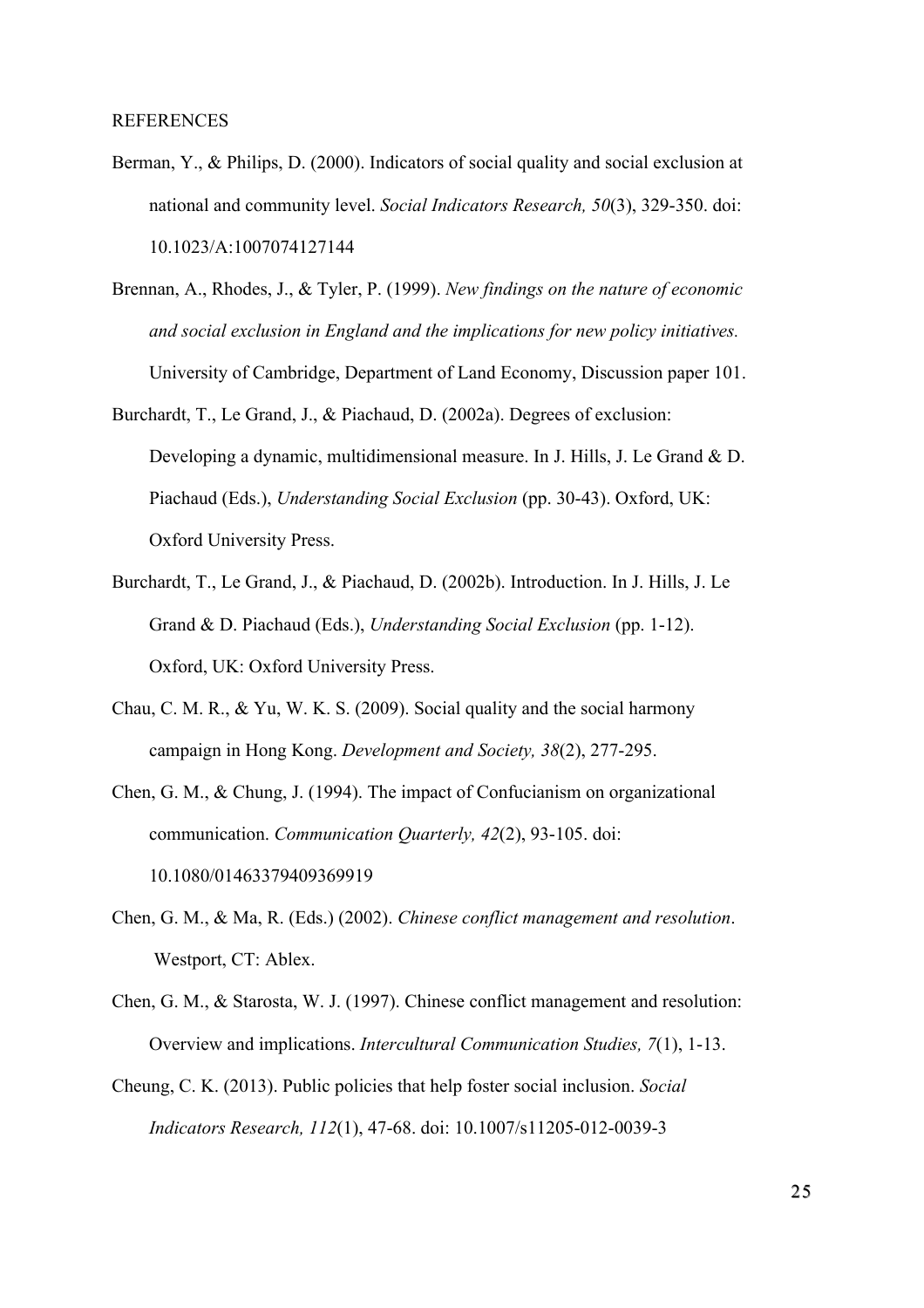European Commission. (2004). Joint Report on Social Inclusion: Employment and Social Affairs. Directorate-General for Employment and Social Affairs.

http://ec.europa.eu/employment\_social/social\_inclusion/docs/final\_joint\_inclusion\_report\_2 003\_en.pdf.

Accessed 16 May 2013.

- Gordon, D., Adelman, L., Ashworth, K., Bradshaw, J., Levitas, R., Middleton, S., … Williams, J. (2000). *Poverty and social exclusion in Britain*. York, UK: Joseph Rowntree Foundation.
- Ho, S. S. M., & Chan, R. S. Y. (2012). Social harmony in Hong Kong: Level, determinants and policy implications. *Social Indicators Research, 91*(1), 37-58. doi: 10.1007/s11205-007-9152-0
- Hong Kong Government. (1977) White Paper on Rehabilitation: Integrating the Disabled into the Community. Hong Kong, HKSAR: Government Printer.
- Hong Kong Government. (1995). White Paper on Rehabilitation: Equal Opportunities and Full Participation: A Better Tomorrow for All. Hong Kong, HKSAR: Rehabilitation Division, Health & Welfare Branch, Government Secretariat.

Hong Kong Government. (2012). Embracing social inclusion. http://www.gov.hk/en/residents/housing/socialservices/youth/SocialInclusion.htm. Accessed 16 May 2013.

- Hong Kong Government. (2013). 2013 policy address by chief executive (1) (10). *2013 Policy Address: Press Releases*. http://www.policyaddress.gov.hk/2013/eng/press.html. Accessed 16 May 2013.
- Huxley, P., Evans, S., Madge, S., Webber, M., Burchardt, T., McDaid, D. and Knapp, M. (2012). Development of a social inclusion index to capture subjective and objective life domains (phase II): Psychometric development study. *Health Technology*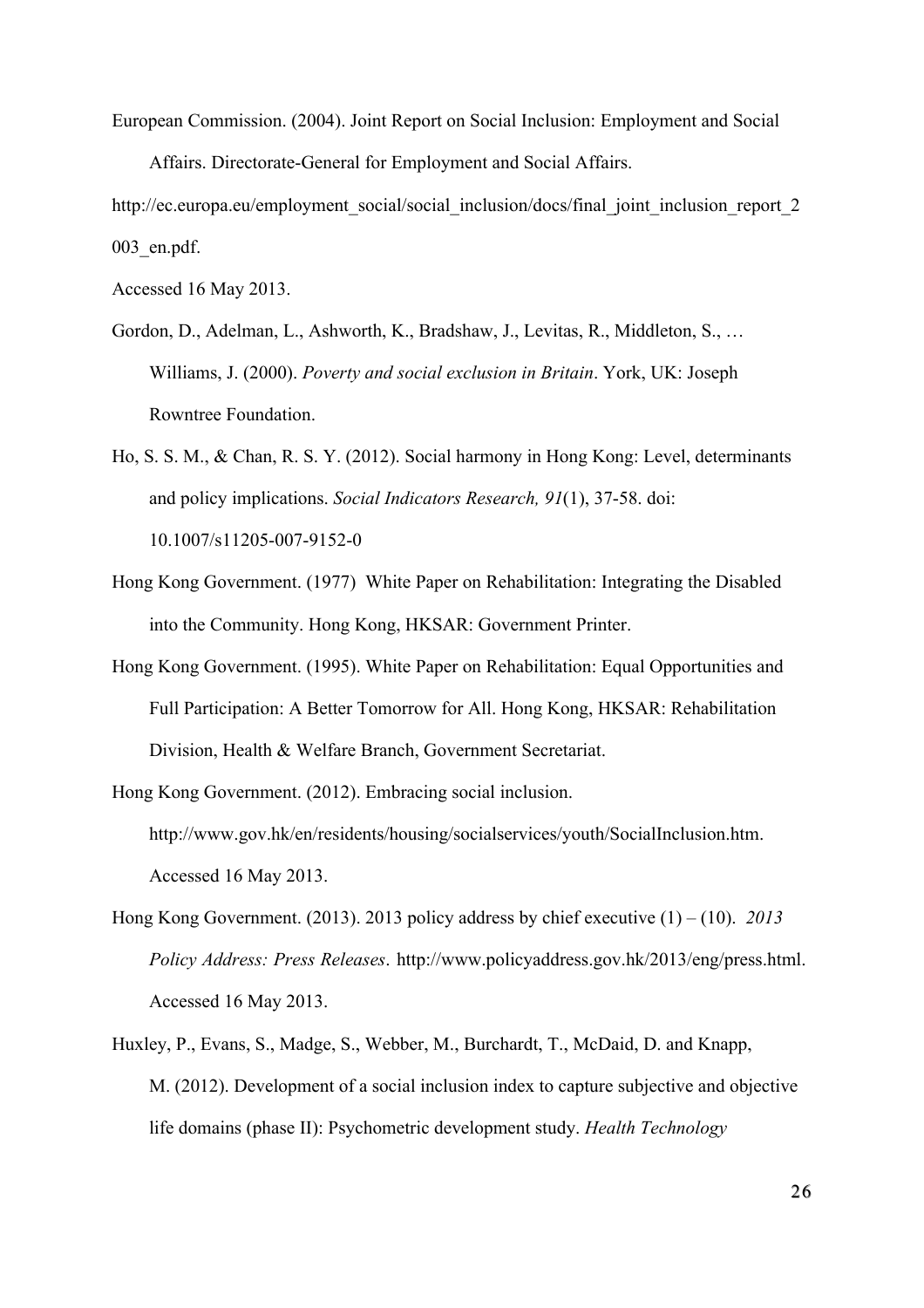*Assessment, 16*(1). pp. 1-248. doi: 10.3310/hta16010

- Huxley, P., Evans, S., Munroe, M., & Philpin, S. (2008). SCOPE for social inclusion? *A life in the day, 12*(3), 33-35. doi: 10.1108/13666282200800029
- Huxley, P., Evans, S., Munroe, M., Webber, M., Burchardt T., Knapp, M., & McDaid, D. (2006). Development of a 'Social Inclusion Index' to capture subjective and objective domains (Phase I): Final Report to NCCRM.

http://www.hta.ac.uk/nihrmethodology/reports/1591.pdf

Accessed 16 May 2013.

IFAD (International Fund for Agricultural Development) (2001). *Rural poverty report 2001: The challenge of ending rural poverty.* Oxford, UK: Oxford University Press.

Information Services Department. (2013a). CPCE launches "Respect and Inclusiveness" campaign (with photos). *Press Releases*.

http://www.info.gov.hk/gia/general/201303/23/P201303220413.htm

Accessed 21 May, 2013.

- Information Services Department. (2013b). Respect different values embrace different voices.
- http://www.youtube.com/watch?v=PNYjpb7ElV4&list=PLEF79D510039674EB&index=5 Accessed 21 May, 2013 (In Chinese).
- Lee, K. M., Wong, H., & Law, K. Y. (2007). Social polarisation and poverty in the global city: The case of Hong Kong. *China Report, 43*(1), 1-30. doi: 10.1177/000944550604300101
- Marshall, C., & Rossman, G. B. (1999). *Designing qualitative research*. (3<sup>rd</sup> ed.). Thousand Oaks, CA: Sage.
- Mezey, G., White, S., Thachil, A., Berg R., Kallumparam S., Nasiruddin, O., … Killaspy, H. (2012). Development and preliminary validation of a measure of social inclusion for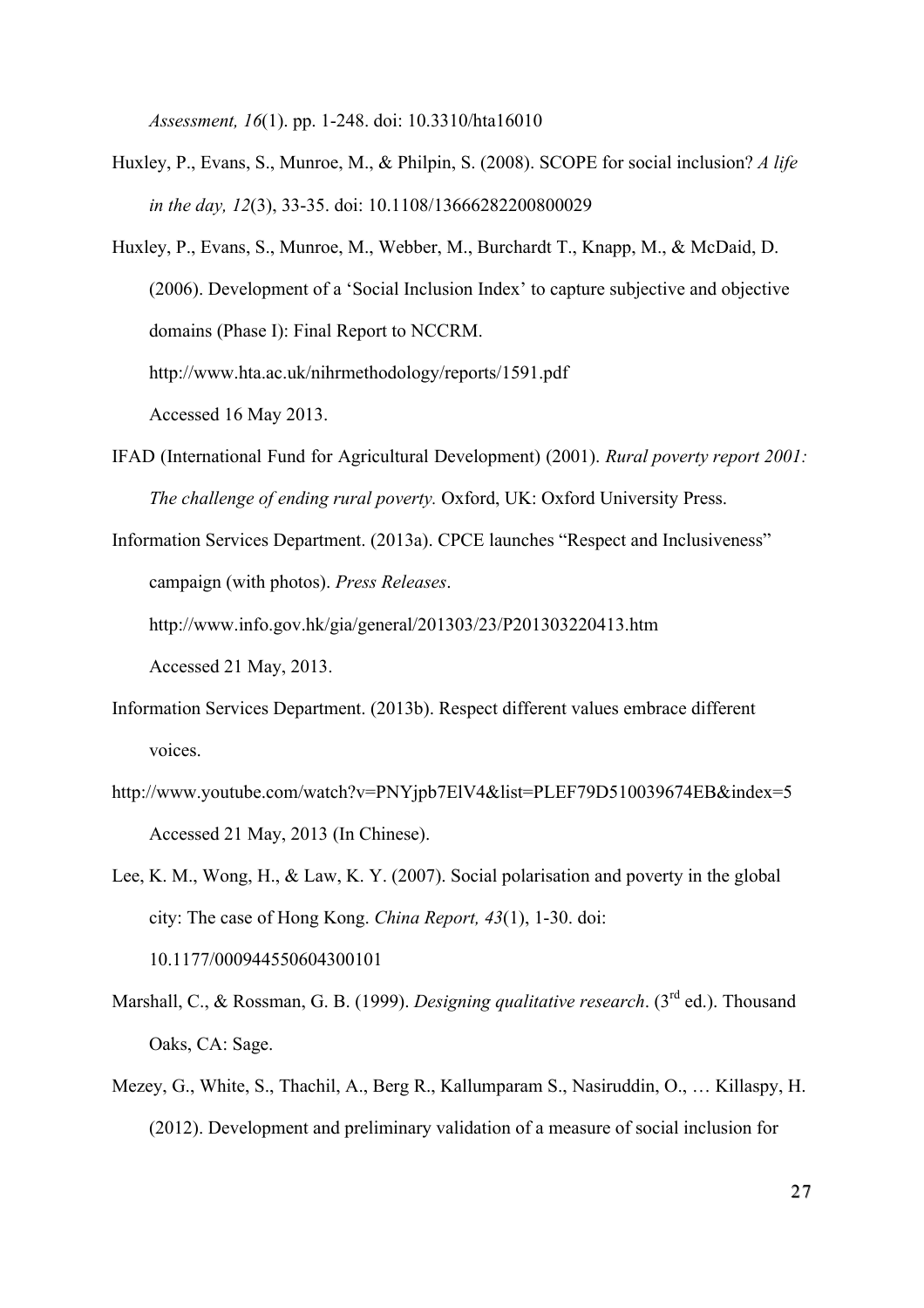use in people with mental health problems: The SInQUE. *The International Journal of Social Psychiatry*. doi:10.1177/0020764012443752

- Rodgers, G., Gore, C., & Figueiredo, J. (Eds.). (1995). *Social exclusion: Rhetoric, reality, responses*. Geneva, Switzerland: International Institute for Labour Studies.
- Room, G. (1997). Social quality in Europe: perspectives on social exclusion. In W. Beck, L. van der Maesen & A. Walker (Eds.), *The social quality of Europe* (pp. 255-262). The Hague, Netherlands: Kluwer Law International.
- Social Exclusion Unit. (1998). Prime Minister's Speech on the Establishment of the Social Exclusion Unit. http://www.open. gov.uk /co/seu/more.html Accessed 16 May, 2013.
- Social Welfare Department (2012) SWD Review 2009-10 & 2010-11. http://www.swd.gov.hk/doc/annreport/SWD%20Review%202009-10\_and\_2010- 11\_txt\_eng.pdf

Accessed 23 May, 2013.

Strauss, A. L. (1987). *Qualitative analysis for social scientists*. Cambridge, UK: Cambridge University Press.

Townsend, P. (1979). *Poverty in the United Kingdom*. Harmondsworth, UK: Penguin.

Trochim, W. (1985). Pattern matching, validity, and conceptualization in program evaluation. *Evaluation Review, 9*(5), 575-604. doi: 10.1177/0193841X8500900503

Trochim, W. (1989a). An introduction to concept mapping for planning and evaluation. *Evaluation and Program Planning, 12*(1), 1-16. doi: org/10.1016/0149- 7189(89)90016-5

- Trochim, W. (1989b). Concept mapping: Soft science or hard art? *Evaluation and Program Planning, 12*(1), 87-110. doi: org/10.1016/0149-7189(89)90027-X
- Trochim, W. (1989c). Outcome pattern matching and program theory. *Evaluation and*